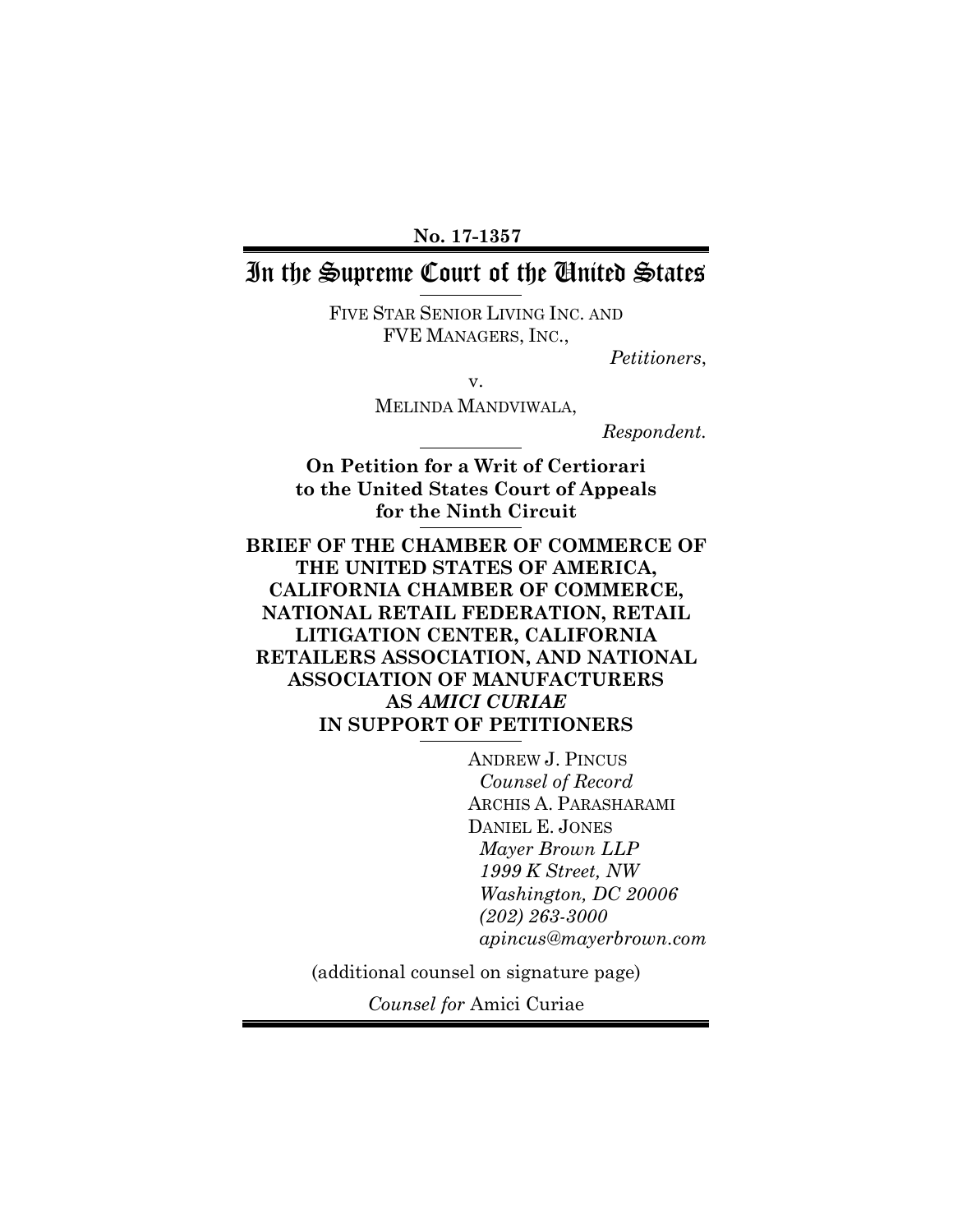# **TABLE OF CONTENTS**

i

| ים<br>г.<br>n<br>┍<br>г. |
|--------------------------|
|--------------------------|

| INTEREST OF THE AMICI CURIAE 1                                                                                             |  |
|----------------------------------------------------------------------------------------------------------------------------|--|
| INTRODUCTION AND SUMMARY OF                                                                                                |  |
|                                                                                                                            |  |
|                                                                                                                            |  |
| The Ninth Circuit's Endorsement Of The<br>$\mathbf{L}$<br><i>Iskanian</i> Rule Contravenes The FAA And                     |  |
| A. The Iskanian Rule Is Not A Generally                                                                                    |  |
| B. The <i>Iskanian</i> Rule Conflicts With<br><b>Fundamental Attributes Of</b><br>Arbitration As Envisioned By The         |  |
| C. State Public Policy Objectives Cannot<br><b>Justify A Rule Requiring Procedures</b><br>Inconsistent With Arbitration As |  |
| II. The Questions Presented Are Of Significant                                                                             |  |
|                                                                                                                            |  |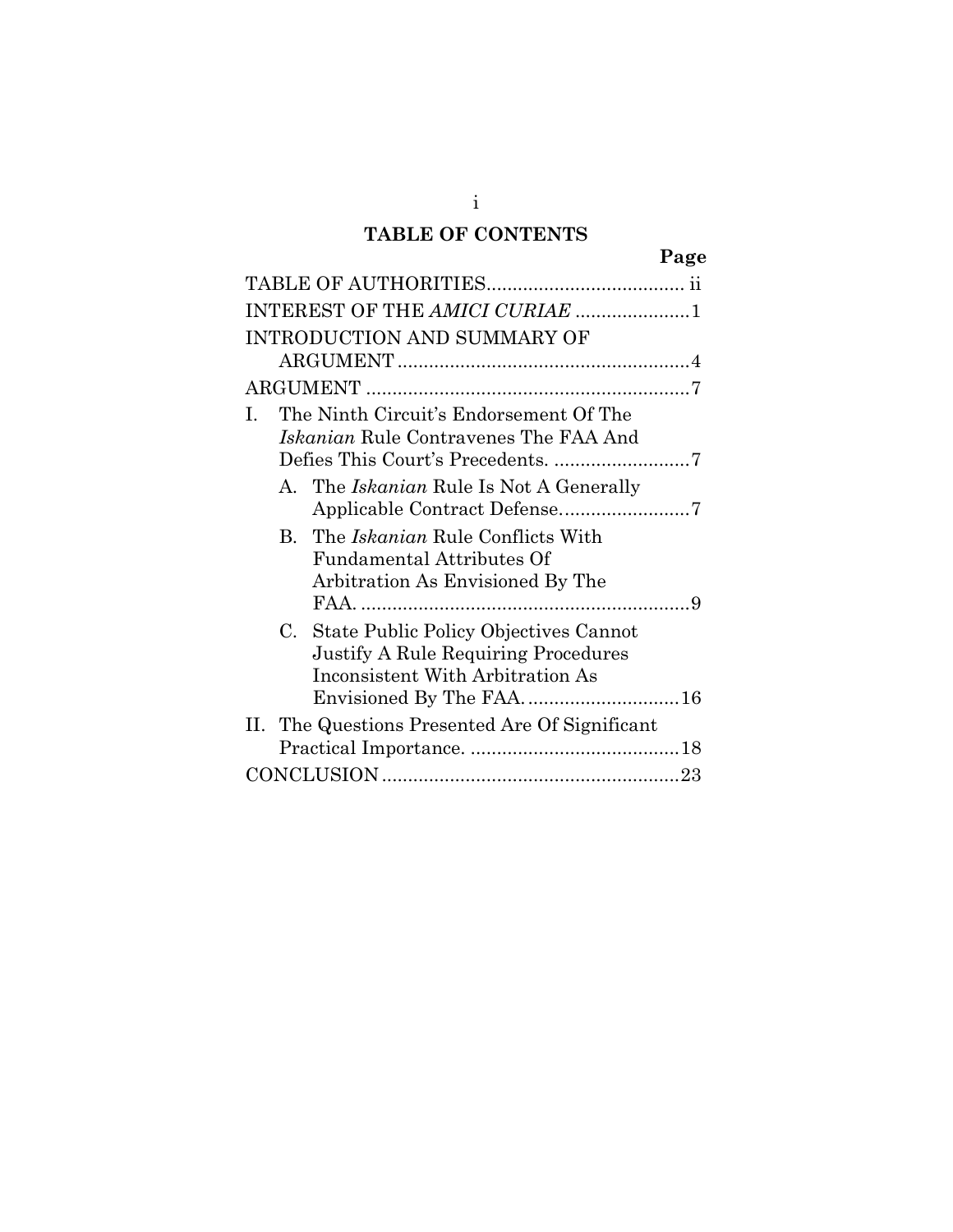# **TABLE OF AUTHORITIES**

# **Page(s)**

### **Cases**

| 14 Penn Plaza LLC v. Pyett,                                            |
|------------------------------------------------------------------------|
| Allied-Bruce Terminix Cos. v. Dobson,                                  |
| American Express Co. v. Italian Colors Rest.,                          |
| Amey v. Cinemark USA Inc.,<br>2015 WL 2251504 (N.D. Cal. May 13,       |
| AT&T Mobility LLC v. Concepcion,                                       |
| Baumann v. Chase Inv. Servs. Corp.,<br>747 F.3d 1117 (9th Cir. 2014)11 |
| Chu v. Wells Fargo Inv., LLC,<br>2011 WL 672645 (N.D. Cal. Feb. 6,     |
| Circuit City Stores, Inc. v. Adams,                                    |
| Cline v. Kmart Corp.,<br>2013 WL 2391711 (N.D. Cal. May 13,            |
| DIRECTV, Inc. v. Imburgia,                                             |
| Discover Bank v. Superior Court,                                       |

ii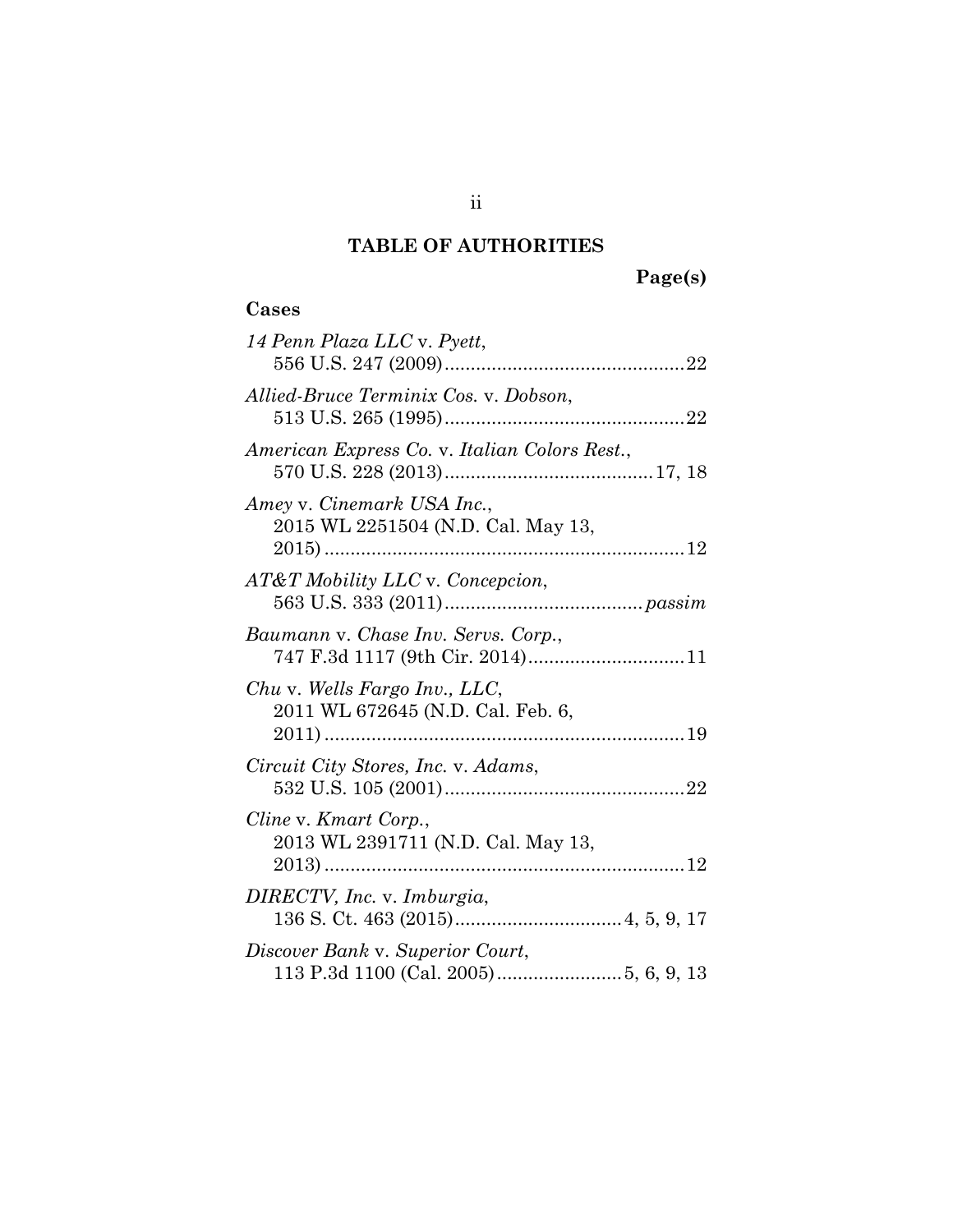# **Page(s)**

| Driscoll v. Granite Rock Co.,                                            |  |
|--------------------------------------------------------------------------|--|
| 2011 WL 10366147 (Cal. Super. Ct.                                        |  |
| Franco v. Ruiz Food Prods., Inc.,<br>2012 WL 5941801 (E.D. Cal. Nov. 27, |  |
| Garcia v. Gordon Trucking, Inc.,<br>2012 WL 5364575 (E.D. Cal. Oct. 31,  |  |
| Gilmer v. Interstate/Johnson Lane Corp.,                                 |  |
| Iskanian v. CLS Transp. Los Angeles, LLC,                                |  |
| Kilby v. CVS Pharmacy, Inc.,<br>739 F.3d 1192 (9th Cir. 2013) 14         |  |
| Kindred Nursing Centers Ltd. P'Ship v.<br>Clark,                         |  |
| McKenzie v. Fed. Express Corp.,<br>2012 WL 2930201 (C.D. Cal. July 2,    |  |
| Nordstrom Comm'n Cases,<br>186 Cal.App.4th 576 (Cal. Ct. App. 2010)19    |  |
| O'Bosky v. Starbucks Corp.,<br>2015 WL 2254889 (Cal. Super. Ct.          |  |

iii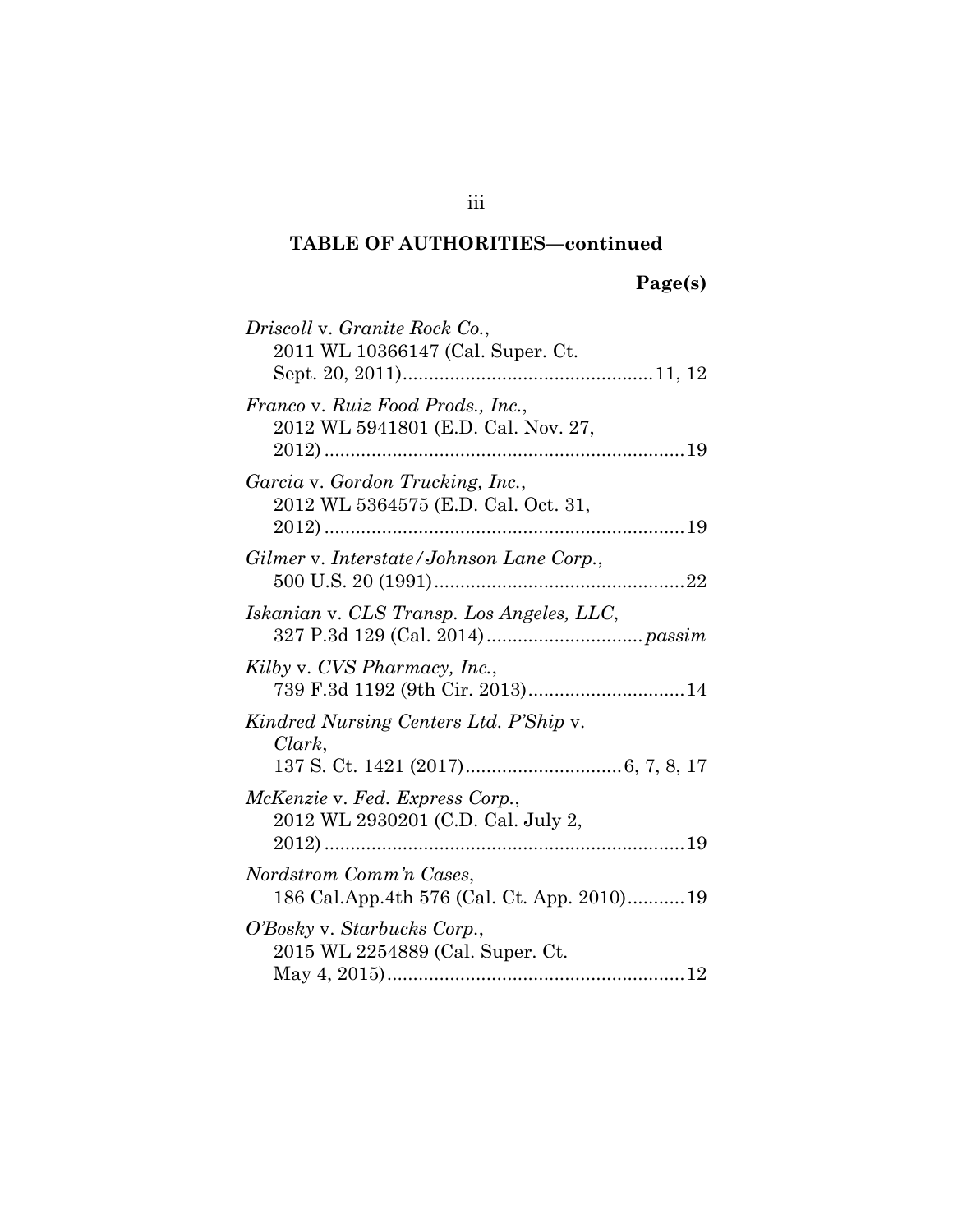| Ortiz v. CVS Caremark Corp.,                   |  |
|------------------------------------------------|--|
| 2014 WL 2445114 (N.D. Cal. Jan. 28,            |  |
|                                                |  |
| Perry v. Thomas,                               |  |
|                                                |  |
| Preston v. Ferrer,                             |  |
|                                                |  |
| Quevedo v. Macy's, Inc.,                       |  |
| 798 F. Supp. 2d 1122 (C.D. Cal. 2011) 15       |  |
| Sakkab v. Luxottica Retail North Am., Inc.,    |  |
|                                                |  |
| Southland v. Keating,                          |  |
|                                                |  |
| Stolt-Nielsen S.A. v. AnimalFeeds Int'l Corp., |  |
|                                                |  |
| Williams v. Super. Ct.,                        |  |
| 236 Cal.App.4th 1462 (2015) 14                 |  |
| <i>Williams v. Super. Ct.,</i>                 |  |
|                                                |  |
| <b>Statutes, Rules and Regulations</b>         |  |
|                                                |  |
|                                                |  |
|                                                |  |
|                                                |  |

iv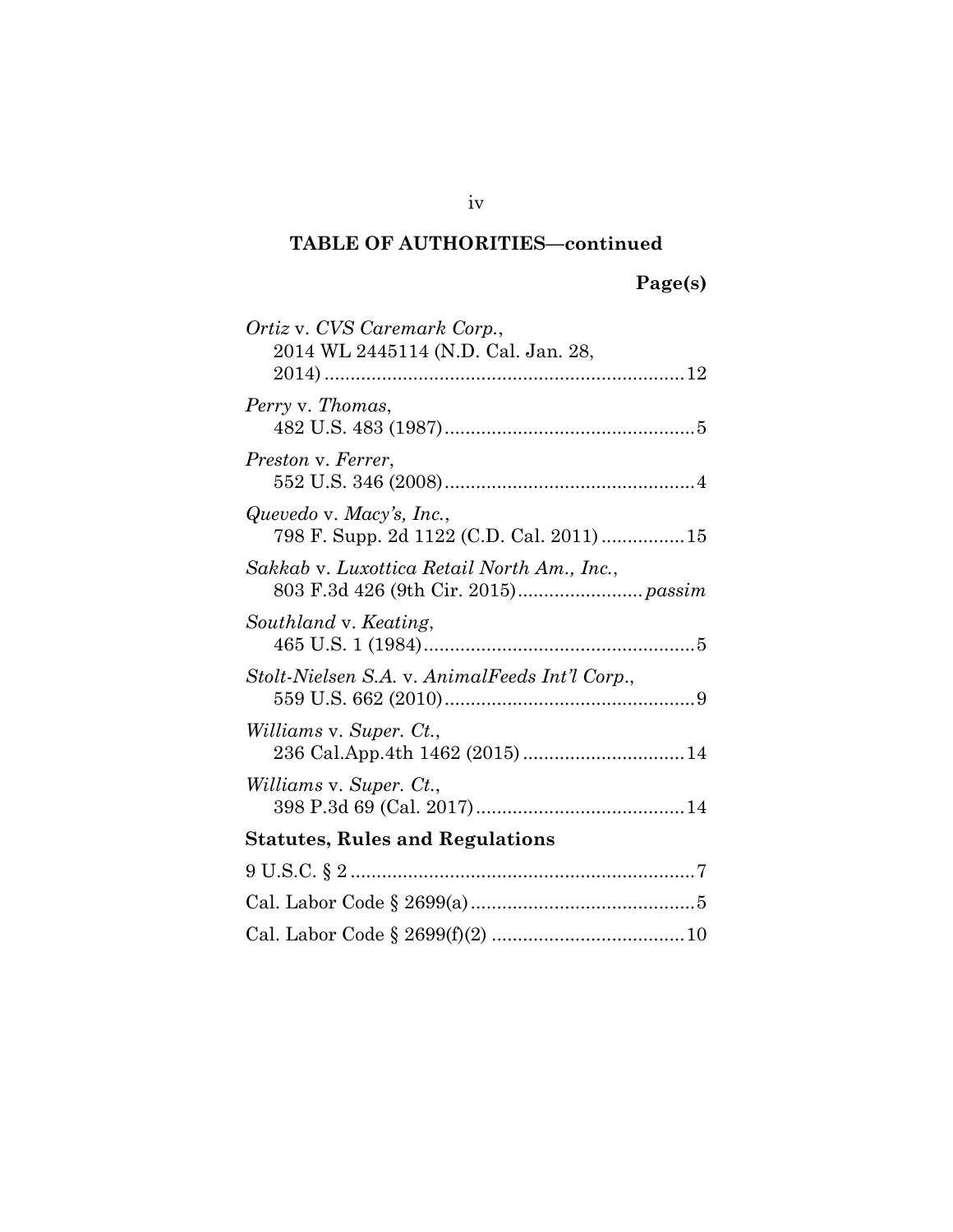|  |  | age(s) |  |
|--|--|--------|--|
|  |  |        |  |

## **Other Authorities**

| Janet Cooper Alexander, To Skin A Cat: Qui<br>Tam Actions As A State Legislative<br>Response to Concepcion, 46 U. Mich. J.L.                                                                                                    |
|---------------------------------------------------------------------------------------------------------------------------------------------------------------------------------------------------------------------------------|
| Robyn Ridler Aoyagi & Christopher J.<br>Pallanch, The PAGA Problem: The<br>Unsettled State of PAGA Law Isn't Good<br>for Anyone, 2013-7 Bender's California<br>Labor & Employment Bulletin 1 (2013)18                           |
| Aaron Blumenthal, <i>Circumventing</i><br>Concepcion: <i>Conceptualizing Innovative</i><br>Strategies to Ensure the Enforcement of<br>Consumer Protection Laws in the Age of<br><i>the Inviolable Class Action Waiver</i> , 103 |
| Erin Coe, Iskanian Ruling to Unleash Flood of<br>PAGA Claims," Law360 (June 24, 2014) 19                                                                                                                                        |
| Michael Delikat & Morris M. Kleiner, An<br><i>Empirical Study of Dispute Resolution</i><br>Mechanisms: Where Do Plaintiffs Better<br><i>Vindicate Their Rights?,</i> 58 Disp. Resol. J.                                         |
| Josh Eidelson, California Helps Workers Sue<br>Their Bosses. New York Has Noticed,                                                                                                                                              |

v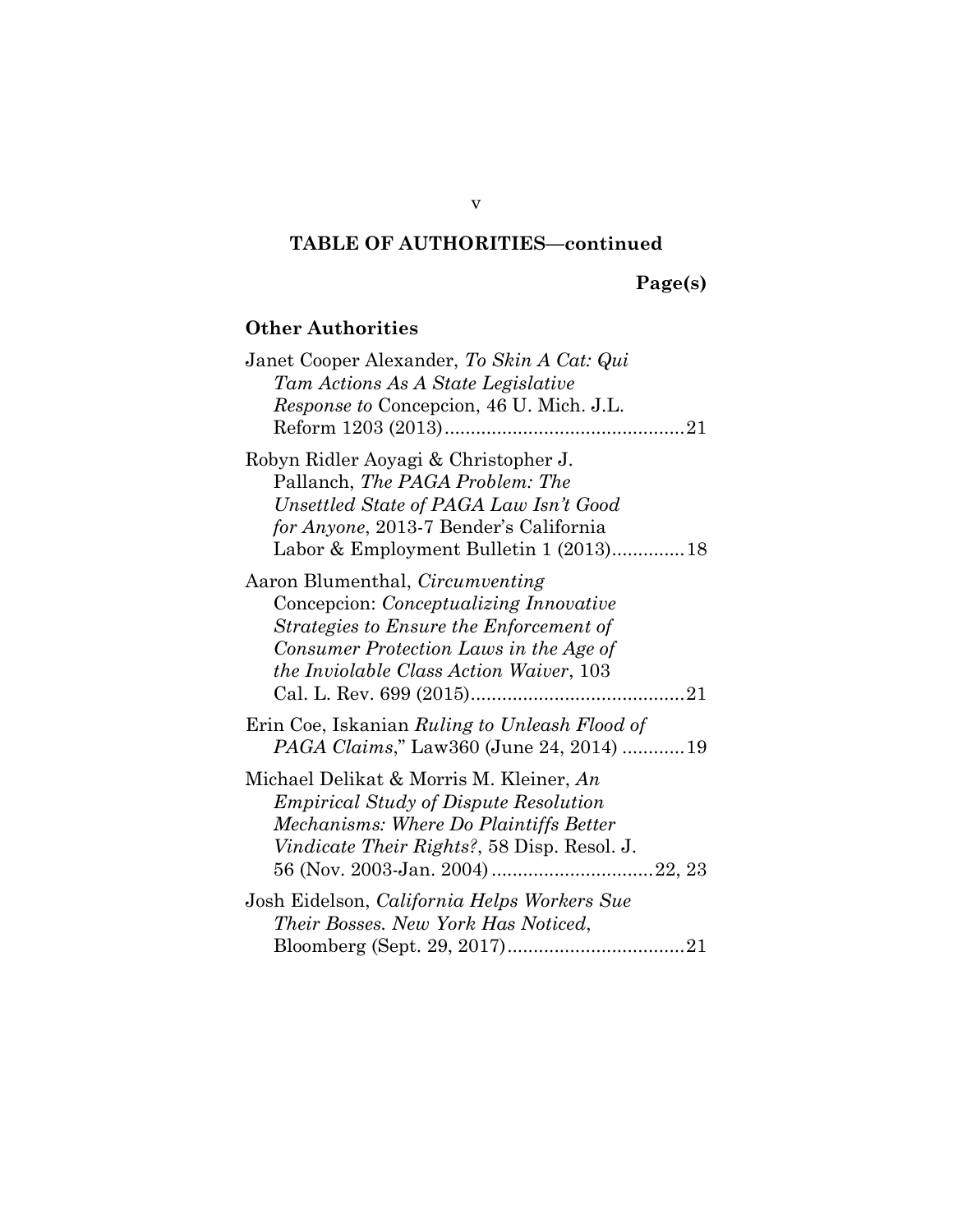# **Page(s)**

| Tim Freudenberger et al., Trends in PAGA<br>claims and what it means for California<br><i>employers</i> , Inside Counsel (Mar. 19, 2015)20                                          |
|-------------------------------------------------------------------------------------------------------------------------------------------------------------------------------------|
| Matthew J. Goodman, Comment, The Private<br>Attorney General Act: How to Manage the<br>Unmanageable, 56 Santa Clara L. Rev.                                                         |
| Emily Green, An alternative to employee<br><i>class actions</i> , L.A. Daily Journal (Apr. 16,                                                                                      |
| Lyra Haas, The Endless Battleground:<br>California's Continued Opposition to the<br>Supreme Court's Federal Arbitration Act<br><i>Jurisprudence</i> , 94 B.U. L. Rev. 1419 (2014) 5 |
| Lewis L. Maltby, <i>Private Justice</i> :<br>Employment Arbitration and Civil Rights,<br>30 Colum. Hum. Rts. L. Rev. 29 (1998)22                                                    |
| Nat'l Workrights Inst., <i>Employment</i><br>Arbitration: What Does the Data Show?<br>23                                                                                            |
| Theodore J. St. Antoine, Labor and<br><b>Employment Arbitration Today: Mid-Life</b><br><i>Crisis or New Golden Age?, 32 Ohio St. J.</i>                                             |
| Toni Vranjes, <i>Doubts Raised About New</i><br>California PAGA Requirements, Society<br>for Human Resource Management (Dec.                                                        |

vi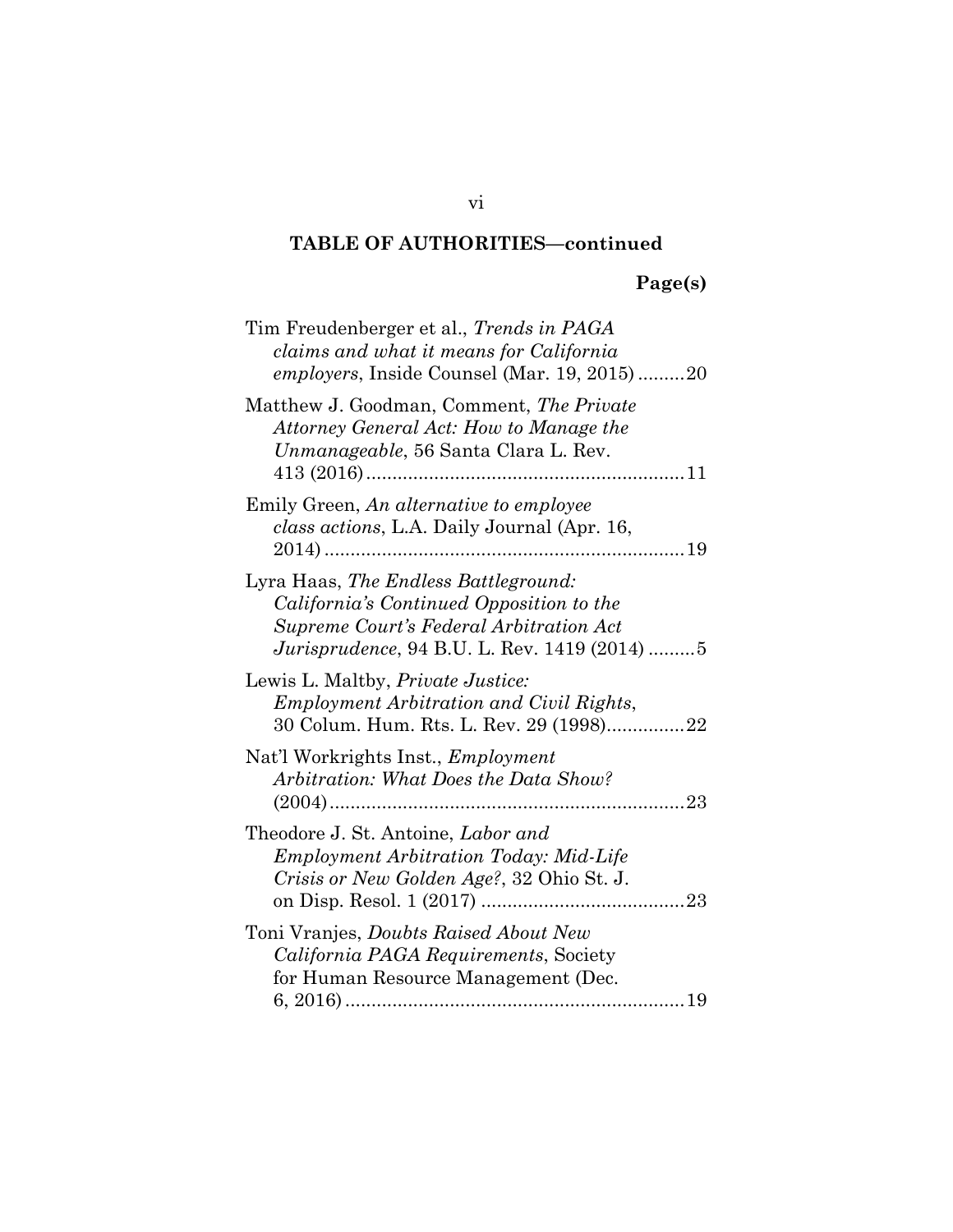#### **INTEREST OF THE** *AMICI CURIAE***<sup>1</sup>**

The Chamber of Commerce of the United States of America (the "Chamber") is the world's largest business federation. It represents 300,000 direct members and indirectly represents the interests of more than three million companies and professional organizations of every size, in every industry sector, and from every region of the country. One of the Chamber's most important responsibilities is to represent the interests of its members in matters before the courts, Congress, and the Executive Branch. To that end, the Chamber regularly files *amicus curiae* briefs in cases that raise issues of vital concern to the nation's business community.

The California Chamber of Commerce ("CalChamber") is a non-profit business association with over 13,000 members, both individual and corporate, representing virtually every economic interest in the state of California. For over 100 years, CalChamber has been the voice of California business. While CalChamber represents several of the largest corporations in California, 75% of its members have 100 or fewer employees. CalChamber acts to improve the state's economic and jobs climate by representing the business community on a broad range of legislative, regulatory and legal issues. CalChamber often advocates before the state and

<sup>1</sup> Pursuant to Rule 37.6, *amici* affirm that no counsel for a party authored this brief in whole or in part and that no person other than *amici*, their members, or their counsel made a monetary contribution to its preparation or submission. Counsel of record for both parties received notice at least 10 days prior to the due date of the intention of *amici* to file this brief. The parties have consented to the filing of this brief.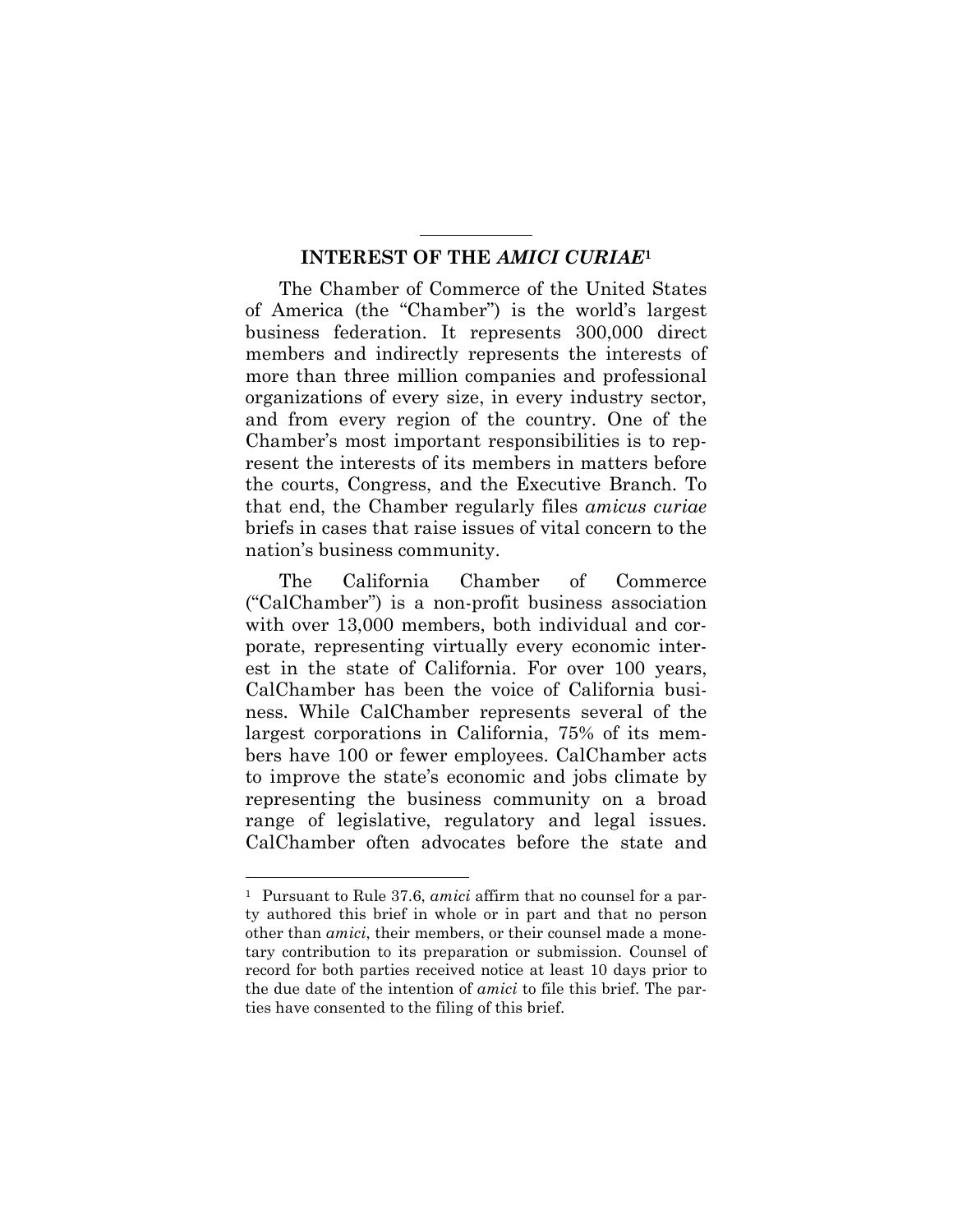federal courts by filing *amicus* briefs in cases, like this one, involving issues of paramount concern to the business community.

The National Retail Federation ("NRF") is the world's largest retail trade association, representing all aspects of the retail industry. NRF's membership includes discount and department stores, home goods and specialty stores, Main Street merchants, grocers, wholesalers, chain restaurants, and Internet retailers. Retail is the nation's largest private sector employer, supporting one in four U.S. jobs—42 million working Americans. Contributing \$2.6 trillion to annual GDP, retail is a daily barometer for the nation's economy. NRF regularly advocates for the interests of retailers, large and small, in a variety of forums, including before the legislative, executive, and judicial branches of government. As the industry umbrella group, NRF periodically submits *amicus* briefs in cases raising significant issues that are important to the retail industry.

The Retail Litigation Center, Inc. ("RLC") is a public policy organization that identifies and engages in legal proceedings that affect the retail industry. The RLC's members include many of the country's largest and most innovative retailers. The member entities whose interests the RLC represents employ millions of people throughout the United States, provide goods and services to tens of millions more, and account for tens of billions of dollars in annual sales. The RLC seeks to provide courts with retail-industry perspectives on important legal issues, and to highlight the potential industry-wide consequences of significant cases.

The California Retailers Association ("CRA") is the only statewide trade association representing all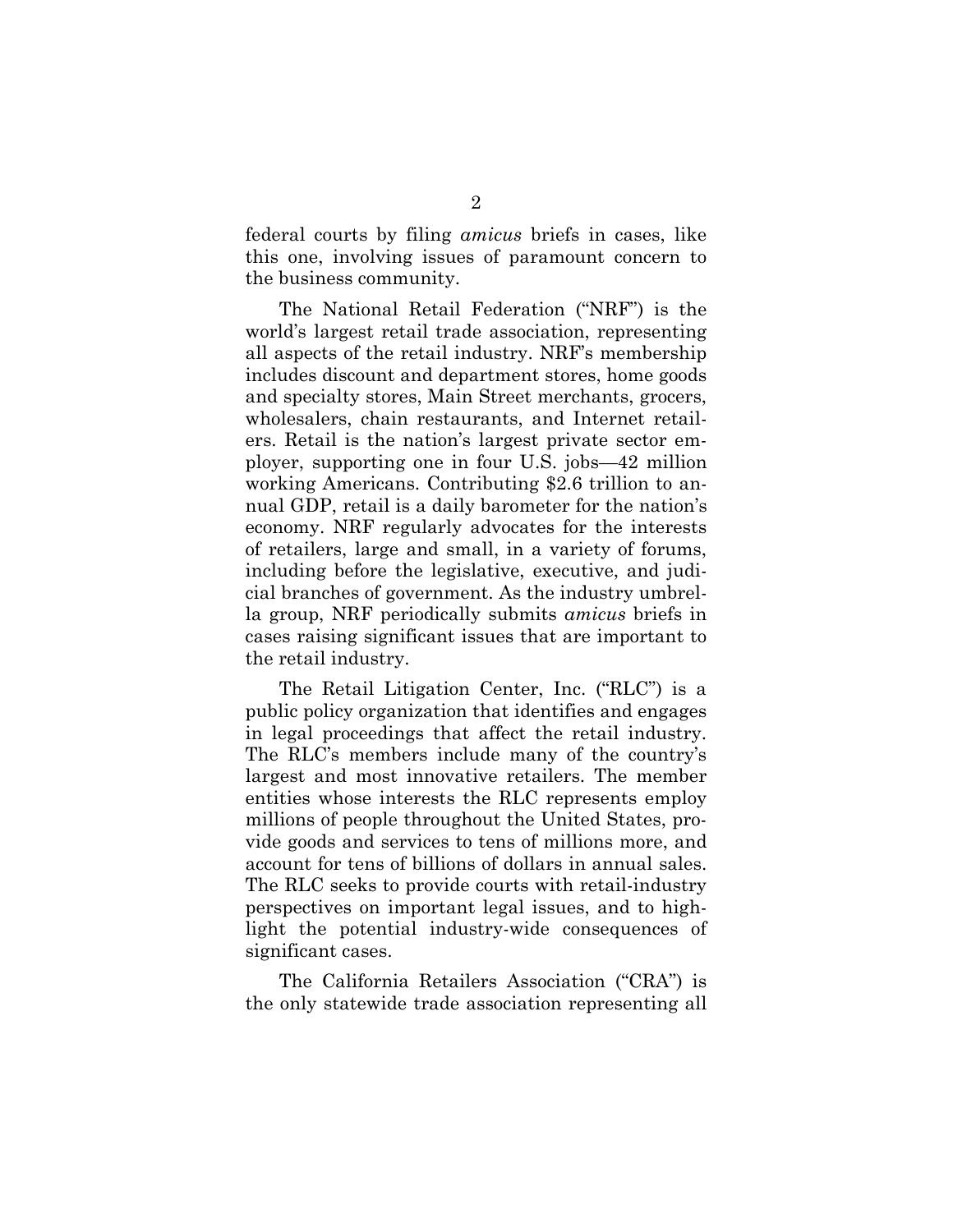segments of the retail industry including general merchandise, department stores, mass merchandisers, restaurants, convenience stores, supermarkets and grocery stores, chain drug, and specialty retail such as auto, vision, jewelry, hardware and home stores. CRA works on behalf of California's retail industry, which currently operates over 418,840 retail establishments with a gross domestic product of \$330 billion annually and employs 3,211,805 people—one fourth of California's total employment.

The National Association of Manufacturers ("NAM") is the largest manufacturing association in the United States, representing small and large manufacturers in every industrial sector and in all 50 states. Manufacturing employs more than 12 million men and women, contributes \$2.25 trillion to the U.S. economy annually, has the largest economic impact of any major sector, and accounts for more than three-quarters of all private-sector research and development in the nation. The NAM is the voice of the manufacturing community and the leading advocate for a policy agenda that helps manufacturers compete in the global economy and create jobs across the United States. The NAM regularly submits *amicus* briefs in cases presenting issues of importance to the manufacturing community.

*Amici*'s members and affiliates regularly rely on bilateral arbitration agreements in their contractual relationships, including with their employees. Traditional, bilateral arbitration allows them to resolve disputes promptly and efficiently while avoiding the costs associated with traditional litigation. Such arbitration is speedy, fair, inexpensive, and less adversarial than litigation in court. Based on the policy embodied in the Federal Arbitration Act ("FAA"), many of *amici*'s members have structured millions of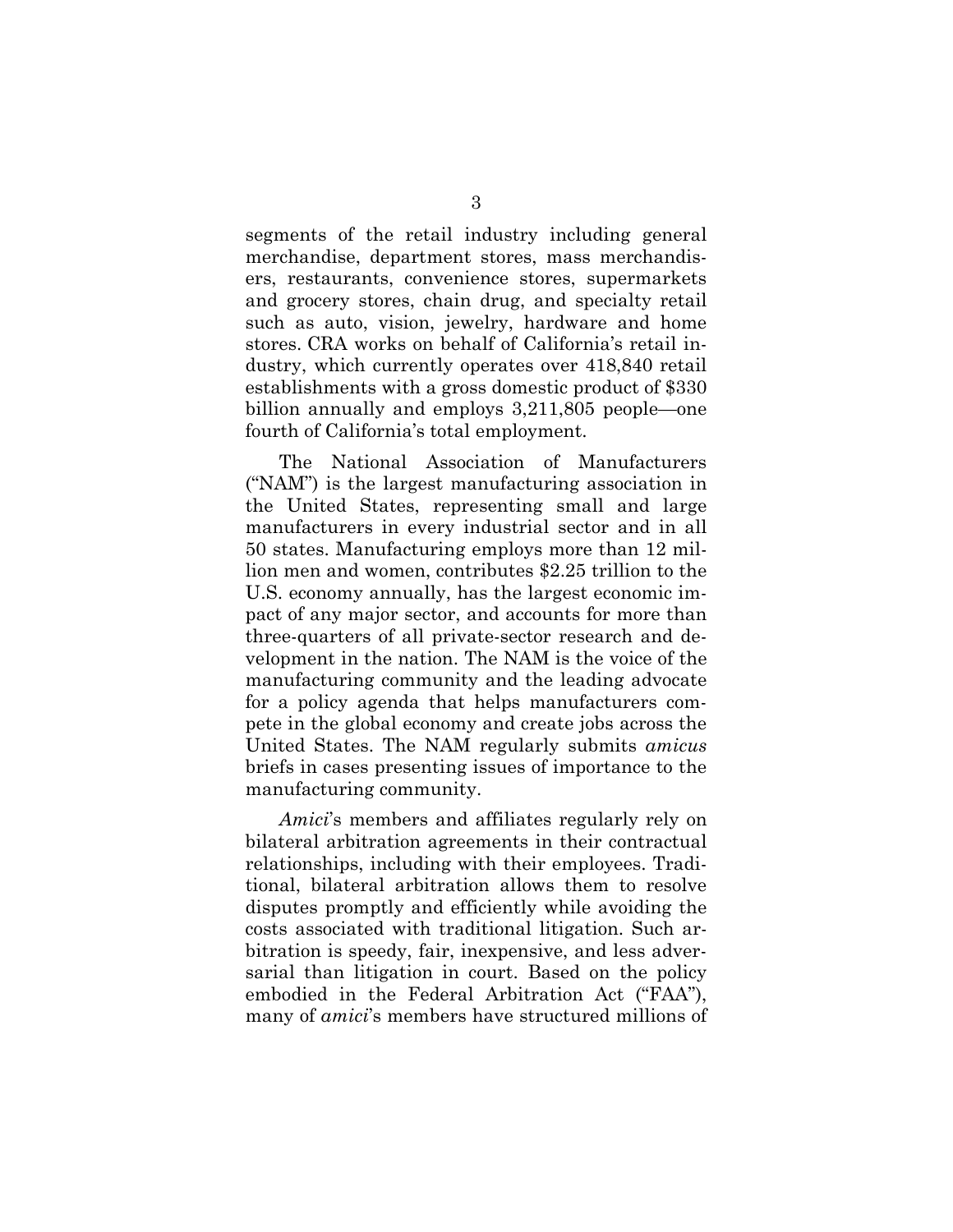contractual relationships around the use of bilateral arbitration to resolve disputes.

*Amici* have a strong interest in the questions presented by the petition. In *Sakkab* v. *Luxottica Retail North America, Inc.*, 803 F.3d 426 (9th Cir. 2015), a divided Ninth Circuit concluded that the FAA does not preempt a California judge-made rule (the "*Iskanian* rule"2) holding that any arbitration agreement requiring arbitration of claims under California's Private Attorneys General Act of 2004 ("PAGA") on an individualized basis may not be enforced as a matter of California public policy when an employee brings a representative PAGA action. Relying on *Sakkab*, the court below reached the same conclusion.

*Sakkab* and *Iskanian* threaten to disrupt existing arbitration agreements and to erode the benefits of bilateral arbitration as an alternative to litigation. *Amici* therefore have a strong interest in a grant of certiorari by this Court to ensure uniform and accurate application of the FAA.

### **INTRODUCTION AND SUMMARY OF ARGUMENT**

The petition asks this Court to review one of the latest chapters in a long and well-documented history of attempts by California courts to invent new "devices and formulas" aimed at circumventing binding arbitration agreements and the preemptive force of the FAA. *AT&T Mobility LLC* v. *Concepcion*, 563 U.S. 333, 342 (2011); see also, *e.g.*, *DIRECTV, Inc.* v. *Imburgia*, 136 S. Ct. 463 (2015); *Preston* v. *Ferrer*,

<sup>2</sup> See *Iskanian* v. *CLS Transp. Los Angeles, LLC*, 327 P.3d 129 (Cal. 2014).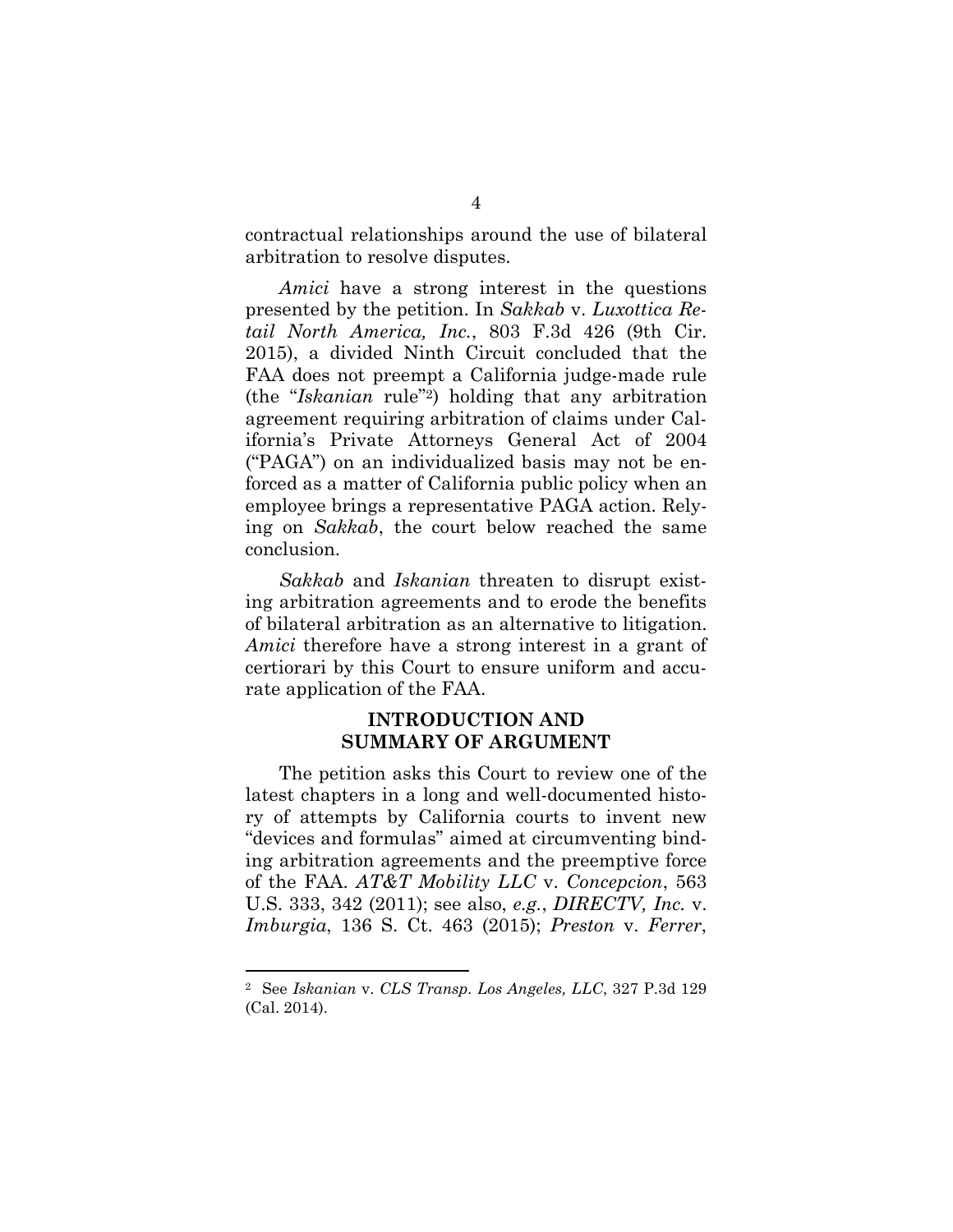552 U.S. 346 (2008); *Perry* v. *Thomas*, 482 U.S. 483 (1987); *Southland* v. *Keating*, 465 U.S. 1 (1984); Lyra Haas, *The Endless Battleground: California's Continued Opposition to the Supreme Court's Federal Arbitration Act Jurisprudence*, 94 B.U. L. Rev. 1419, 1433-40 (2014).

Review is essential to prevent an end-run around this Court's longstanding precedents upholding the strong federal policy in favor of arbitration, which represent the "authoritative interpretation of [the FAA]" that the "judges of every State must follow." *Imburgia*, 136 S. Ct. at 468. The Ninth Circuit, following the lead of the California Supreme Court, has allowed enterprising plaintiffs to circumvent *Concepcion* and subsequent decisions by invoking California's Private Attorneys General Act of 2004 ("PAGA"), which authorizes an "aggrieved employee" to recover civil penalties on a representative basis by raising alleged violations of California's Labor Code as to "himself or herself" and "other current or former employees." Cal. Labor Code § 2699(a).

The California Supreme Court's *Iskanian* decision first endorsed this strategy for circumventing *Concepcion*. Echoing the rule from *Discover Bank* v. *Superior Court*, 113 P.3d 1100 (Cal. 2005)—the rule that this Court invalidated in *Concepcion*—*Iskanian* held that any agreement requiring arbitration of PAGA claims on an individualized basis is contrary to "California's public policy," and therefore unenforceable, when an employee brings a representative PAGA claim. 327 P.3d at 153. A divided Ninth Circuit panel followed suit in *Sakkab*—over the vigorous dissent of Judge N.R. Smith—upholding the *Iskanian* rule by pointing to technical distinctions between representative PAGA actions and class ac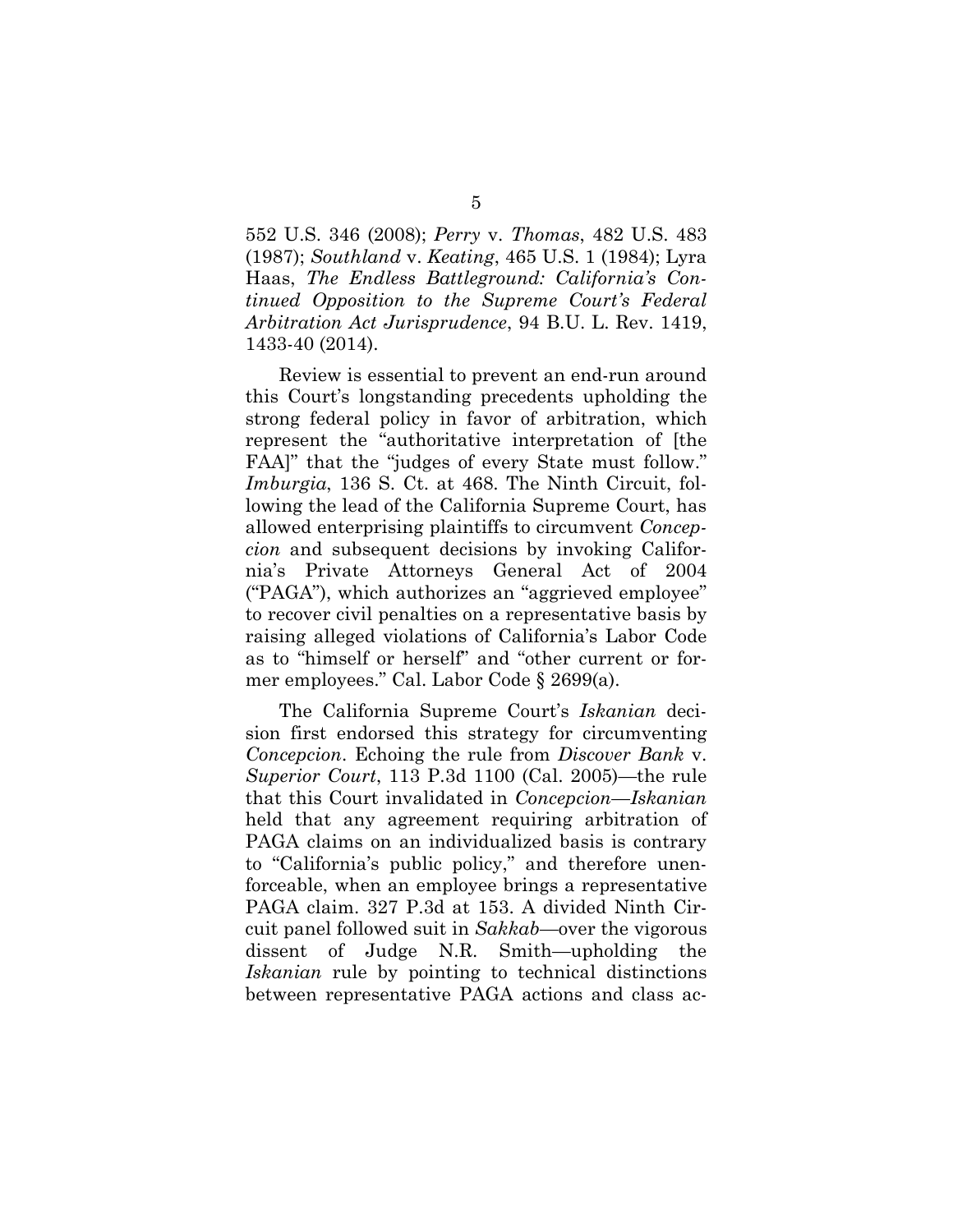tions under Rule 23 (or its state equivalents) that are irrelevant to this Court's reasoning in *Concepcion*.

As the petition details, the *Iskanian* rule runs afoul of the FAA in at least two independent ways. First, this PAGA-specific rule is not a generally applicable contract defense, but instead applies uniquely to disfavor the enforcement of agreements to arbitrate disputes on an individual, bilateral basis, "singling out those contracts for disfavored treatment." *Kindred Nursing Centers Ltd. P'Ship* v. *Clark*, 137 S. Ct. 1421, 1427 (2017). Second, the rule "interferes with" the same "fundamental attributes of arbitration" as the *Discover Bank* rule invalidated in *Concepcion*, "and thus creates a scheme inconsistent with the FAA." *Concepcion*, 563 U.S. at 344. Specifically, as the dissent in *Sakkab* recognized, the *Iskanian* rule "burdens arbitration in the same three ways identified in *Concepcion*: it makes the process slower, more costly, and more likely to generate procedural morass; it requires more formal and complex procedure; and it exposes the defendants to substantial unanticipated risk." 803 F.3d at 444 (N.R. Smith, J., dissenting).

The practical consequences of *Iskanian* and *Sakkab* are enormous. While PAGA claims were once an afterthought tacked onto putative employment class actions in California, the number of PAGA filings has skyrocketed in recent years as plaintiffs seek to evade the enforcement of their arbitration agreements under this Court's precedents. If the holdings in *Iskanian* and *Sakkab*—on which the decision below rests—are permitted to stand, representative PAGA claims will become even more common, resulting in the effective invalidation of millions of arbitration agreements that are governed by the FAA.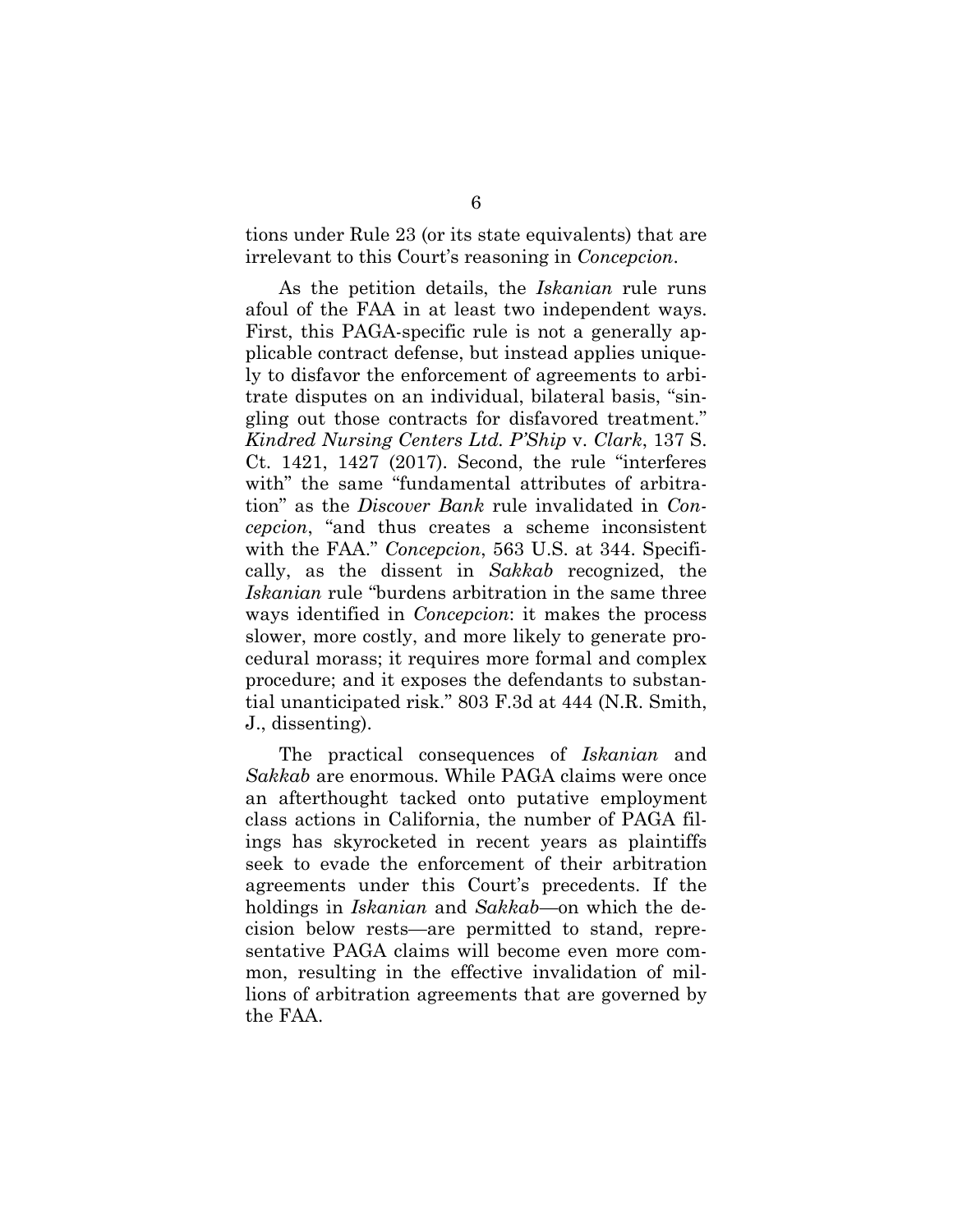That result will have enormous repercussions for businesses with employees in California, the nation's most populous state, by discouraging arbitration programs covering labor and employment claims and depriving both employers and employees of the important benefits that traditional, bilateral arbitration provides.

This Court's review is essential to restore uniform application of the FAA and put an end to California's latest efforts to exalt its policy preferences over the determinations of Congress embodied in the FAA and this Court's FAA precedents.

#### **ARGUMENT**

### **I. The Ninth Circuit's Endorsement Of The** *Iskanian* **Rule Contravenes The FAA And Defies This Court's Precedents.**

### **A. The** *Iskanian* **Rule Is Not A Generally Applicable Contract Defense.**

"The FAA makes arbitration agreements 'valid, irrevocable, and enforceable, save upon such grounds as exist at law or in equity for the revocation of any contract.'" *Kindred*, 137 S. Ct. at 1426 (quoting 9 U.S.C. § 2). "That statutory provision establishes an equal-treatment principle: A court may invalidate an arbitration agreement based on 'generally applicable contract defenses' like fraud or unconscionability, but not on legal rules that 'apply only to arbitration or that derive their meaning from the fact that an agreement to arbitrate is at issue.'" *Ibid.* (quoting *Concepcion*, 563 U.S. at 339).

As the petition explains, the *Iskanian* rule runs afoul of these settled principles. Pet. 12-18. Despite the California Supreme Court's "attempt to cast the rule in broader terms," (*Kindred*, 137 S. Ct. at 1427),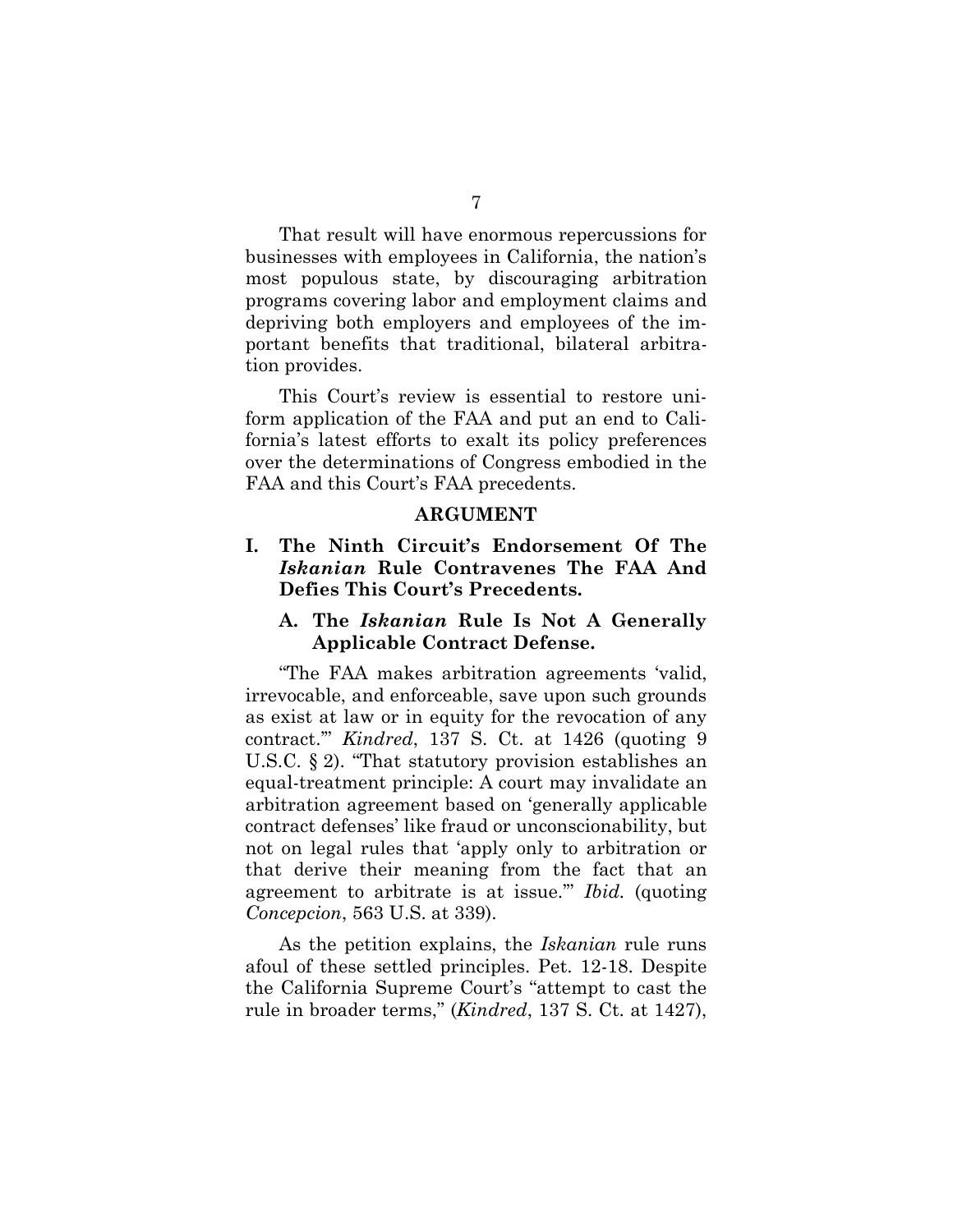the *Iskanian* rule has been uniquely applied to prevent the enforcement of bilateral arbitration agreements. The rule prevents the waiver of a single type of claim (representative claims under PAGA) in a single type of contract (dispute resolution agreements with employees). That type of specialized defense bears no resemblance to generally applicable common law doctrines like fraud, duress, or mutual mistake. For that reason, the dissenting judge in *Sakkab* expressed "serious doubts that the rule established by *Iskanian* falls into the same category as \* \* \* common law contract defenses" such as "duress or fraud." 803 F.3d at 442 n.1 (N.R. Smith, J., dissenting).

Moreover, the *Iskanian* rule has been applied to prevent employees from waiving representative PAGA claims in arbitration agreements, but not from waiving such claims in other kinds of contracts, such as settlement agreements. See Pet. 15 & n.7 (collecting cases permitting employees to waive representative PAGA claims in settlement agreements). Just as there was no indication that the purportedly general rule of Kentucky law this Court struck down in *Kindred* applied to "a settlement agreement" or "other kinds of agreements" that waived the principal's right to bring a claim in court or to a jury (137 S. Ct. at 1427 n.1), there is no indication that the *Iskanian* rule bars waivers of representative PAGA claims in other kinds of contracts besides arbitration agreements. "Mark that as yet another indication that" the *Iskanian* rule "arises from the suspect status of arbitration" (*ibid.*), rather than any inherently unwaivable nature of representative PAGA claims.

Finally, neither the *Sakkab* majority nor the decision below pointed to a single example of a case applying the *Iskanian* rule outside of the arbitration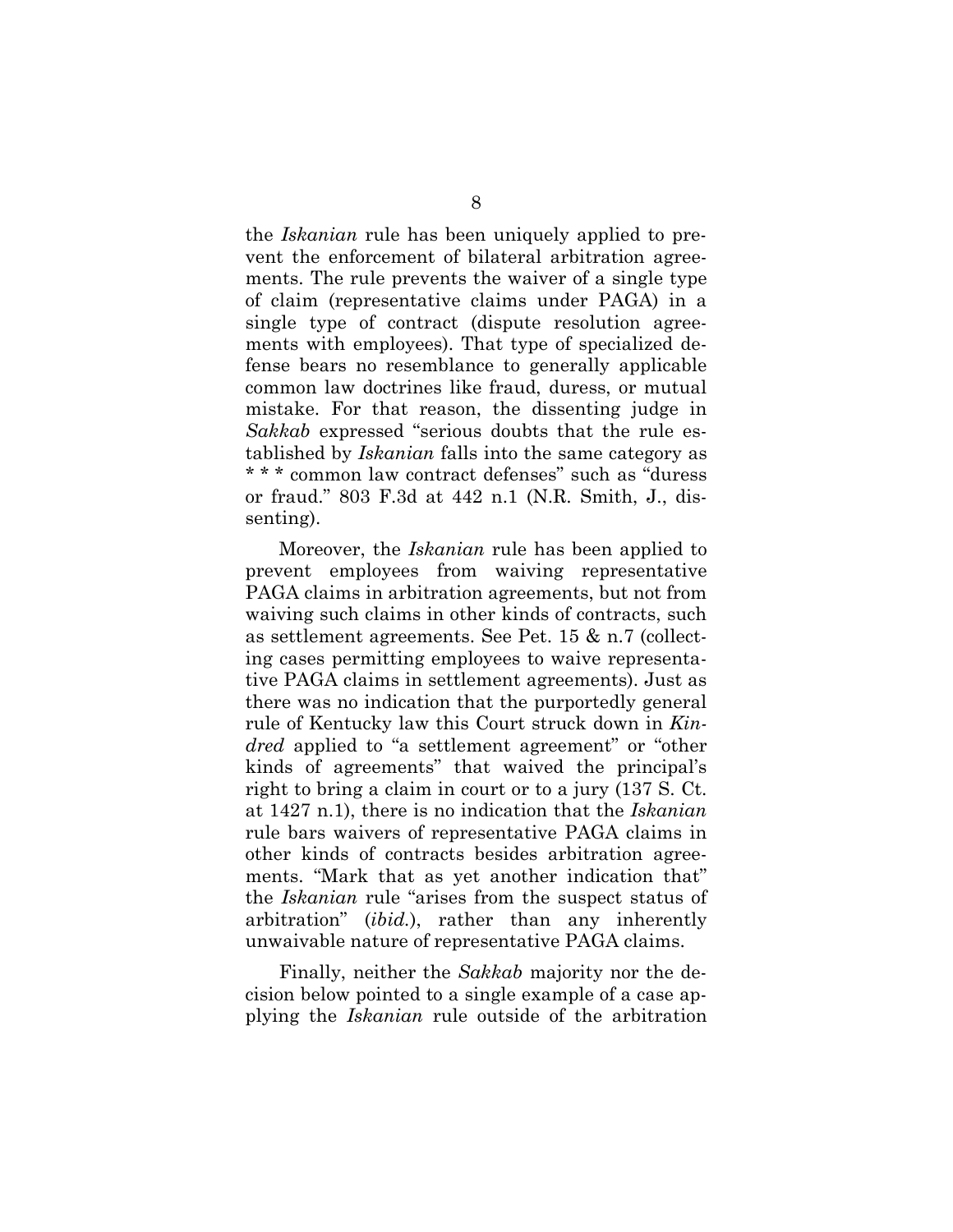context—and *amici* are unaware of any such example. That absence is telling, and further indicates that the *Iskanian* rule is not in fact a rule of general applicability. *Cf. Imburgia*, 136 S. Ct. at 470 (noting that the Court had "found no \* \* \* case" applying the California Court of Appeal's interpretation outside of the arbitration context).

### **B. The** *Iskanian* **Rule Conflicts With Fundamental Attributes Of Arbitration As Envisioned By The FAA.**

The *Iskanian* rule conditions enforcement of arbitration agreements on the ability to assert representative PAGA claims. Just like the *Discover Bank* rule invalidated in *Concepcion*, which conditioned enforcement of arbitration agreements on the availability of class procedures, the *Iskanian* rule transforms the parties' bilateral arbitration agreement into something that "is not arbitration as envisioned by the FAA, lacks its benefits, and therefore may not be required by state law." *Concepcion*, 563 U.S. at 351. And because the *Iskanian* rule "stands as an obstacle to the accomplishment and execution of the full purposes and objectives of Congress,'" it "is preempted by the FAA." *Id.* at 352 (citation omitted).

This Court recognized in *Concepcion* that "bilateral arbitration" is the type of informal, expedient proceeding "envisioned by the FAA." 563 U.S. at 351. In "bilateral arbitration," the "parties forgo the procedural rigor and appellate review of the courts in order to realize the benefits of private dispute resolution," including "lower costs" and "greater efficiency and speed." *Id.* at 348 (quoting *Stolt-Nielsen S.A.* v. *AnimalFeeds Int'l Corp*., 559 U.S. 662, 685 (2010)).

This Court further explained why "class arbitration" is "*not* arbitration as envisioned by the FAA"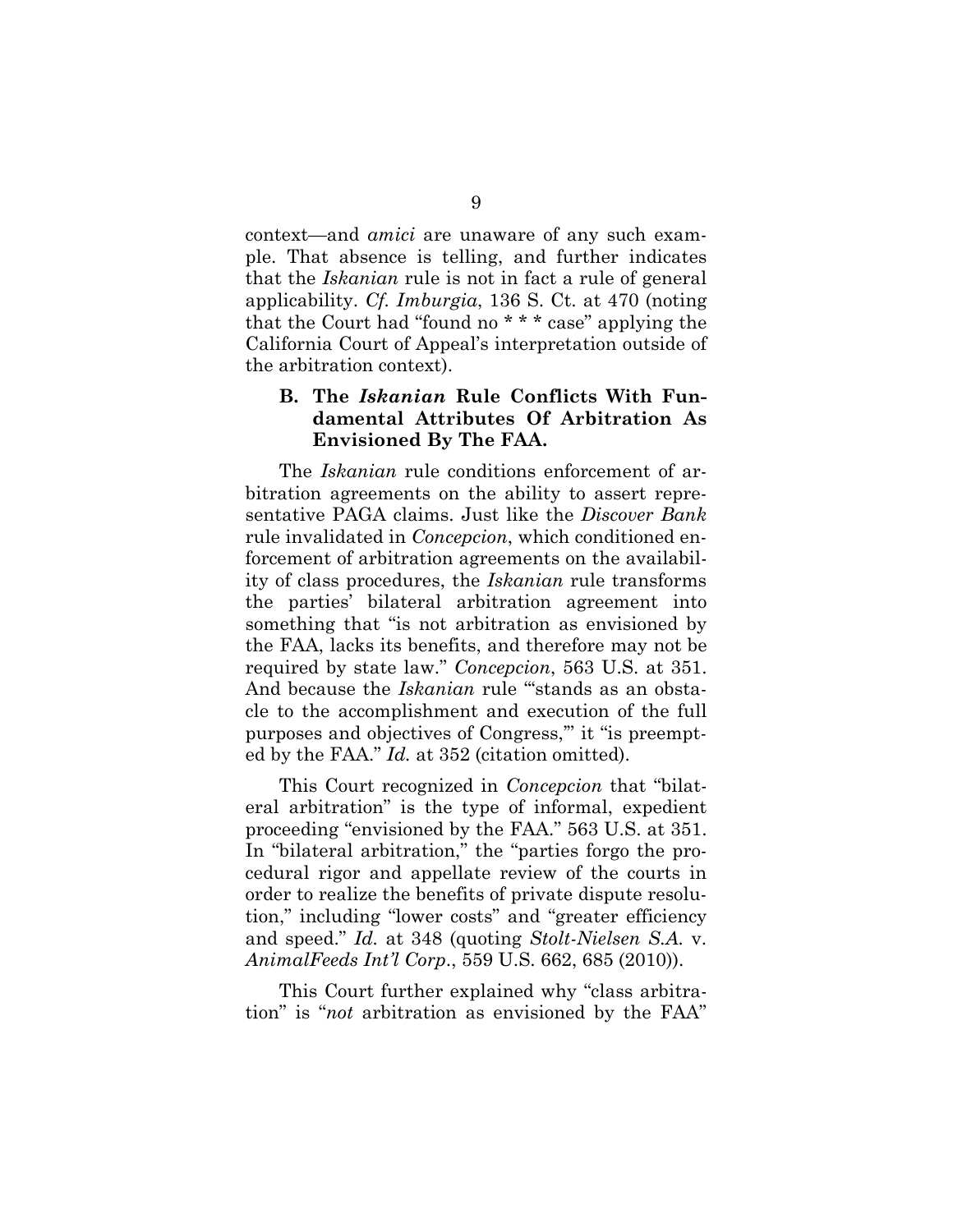and "lacks its benefits." *Concepcion*, 563 U.S. at 350- 51 (emphasis added). "[T]he switch from bilateral to class arbitration sacrifices the principal advantage of arbitration—its informality—and makes the process slower, more costly, and more likely to generate procedural morass than final judgment." *Id.* at 348. In addition, "class arbitration greatly increases risks to defendants," because "when damages allegedly owed to tens of thousands of potential claimants are aggregated and decided at once, the risk of an error will often become unacceptable" in light of the limited judicial review available. *Id.* at 350.

As the dissenting judge in *Sakkab* explained in detail, "[t]he *Iskanian* rule burdens arbitration in the *same three ways* identified in *Concepcion*: it makes the process slower, more costly, and more likely to generate procedural morass; it requires more formal and complex procedure; and it exposes the defendants to substantial unanticipated risk." 803 F.3d at 444 (N.R. Smith, J., dissenting) (emphasis added).

*First*, arbitration of a representative PAGA action is inherently far slower and more costly than the bilateral arbitration contemplated by the FAA (and to which the parties agreed). *Sakkab*, 803 F.3d at 444-45 & n.4 (N.R. Smith, J., dissenting). Remedies in a representative PAGA action are assessed against the employer on a "per pay period" basis for *each* "aggrieved employee" affected by *each* claimed violation of the California Labor Code that is proven by the representative plaintiff. Cal. Labor Code  $§$  2699(f)(2).

Thus, in contrast to a bilateral wage-and-hour dispute in which the arbitrator focuses solely on the individual circumstances of the claimant, an arbitrator presiding over a representative PAGA action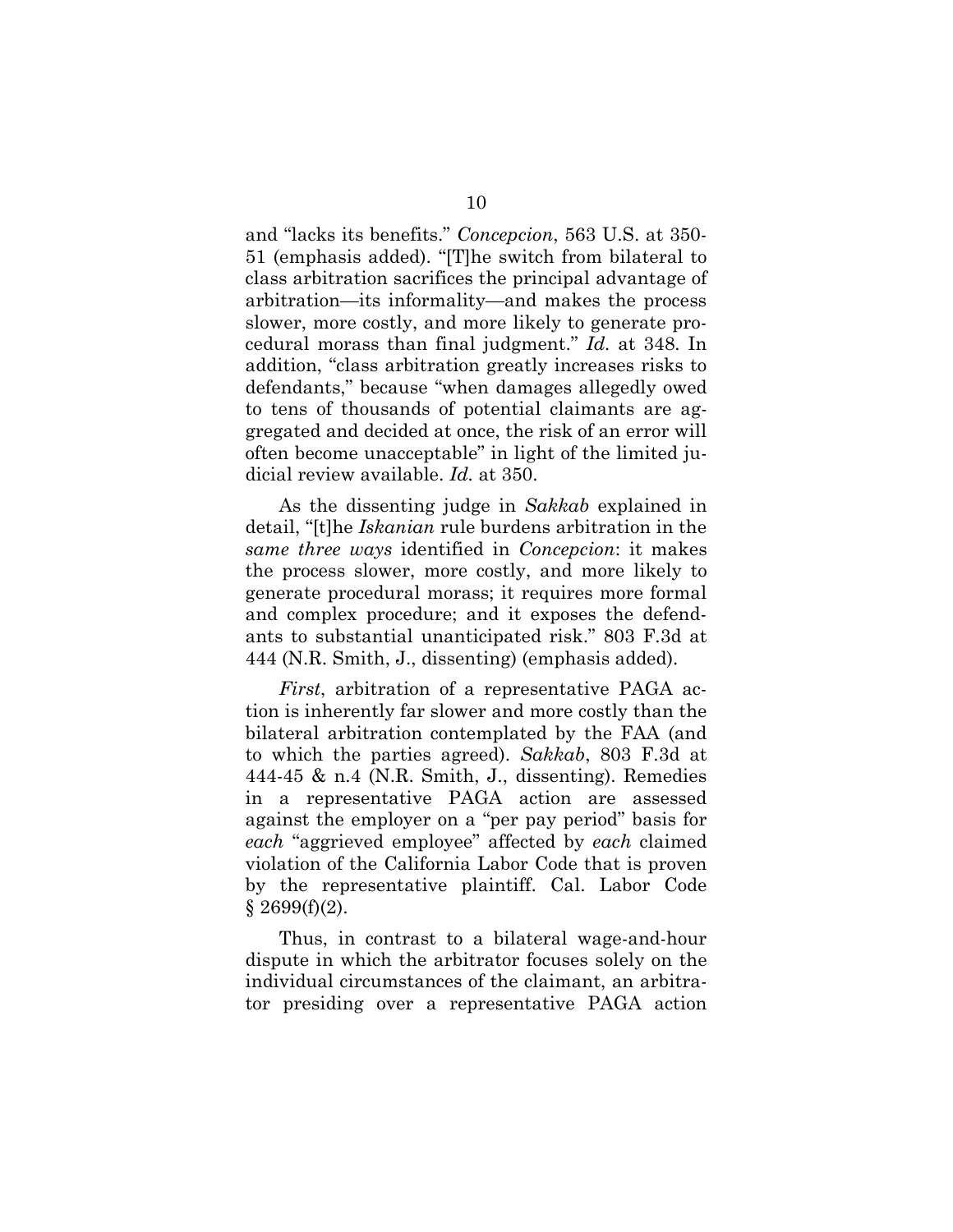"would have to make specific factual determinations regarding (1) the number of other employees affected by the labor code violations, and (2) the number of pay periods that *each* of the affected employees worked." *Sakkab*, 803 F.3d at 445 (N.R. Smith, J., dissenting). "Because of the high stakes involved in these determinations, both of these issues would likely be fiercely contested by parties." *Ibid*. And "[i]n arbitrations involving large companies," "the arbitrator would be required to make individual factual determinations regarding \* \* \* hundreds or thousands of employees, none of whom are party to such arbitration." *Ibid.*

In fact, because representative PAGA claims are not subject to the commonality or predominance requirements of Rule 23 or similar state procedures (see *Sakkab*, 803 F.3d at 436 (citing *Baumann* v. *Chase Inv. Servs. Corp.*, 747 F.3d 1117, 1122-23 (9th Cir. 2014))), arbitration of representative PAGA claims could well produce a proceeding even slower, less efficient, and more costly than class arbitration—by requiring the burdensome and timeconsuming adjudication of a huge number of individualized issues.

The Court need not speculate whether arbitration of representative PAGA claims will be unwieldy; experience already proves the point. In *Driscoll* v. *Granite Rock Co.*, 2011 WL 10366147 (Cal. Super. Ct. Sept. 20, 2011), for example, a bench trial on representative PAGA claims lasted *14 days* and involved *55 witnesses* and *285 exhibits*, including expert witnesses to prove violations as to each employee. *Id.* at \*1. Cases like *Driscoll* illustrate the "inherent manageability problems" that representative PAGA actions inevitably raise. See Matthew J. Goodman, Comment, *The Private Attorney General Act: How to*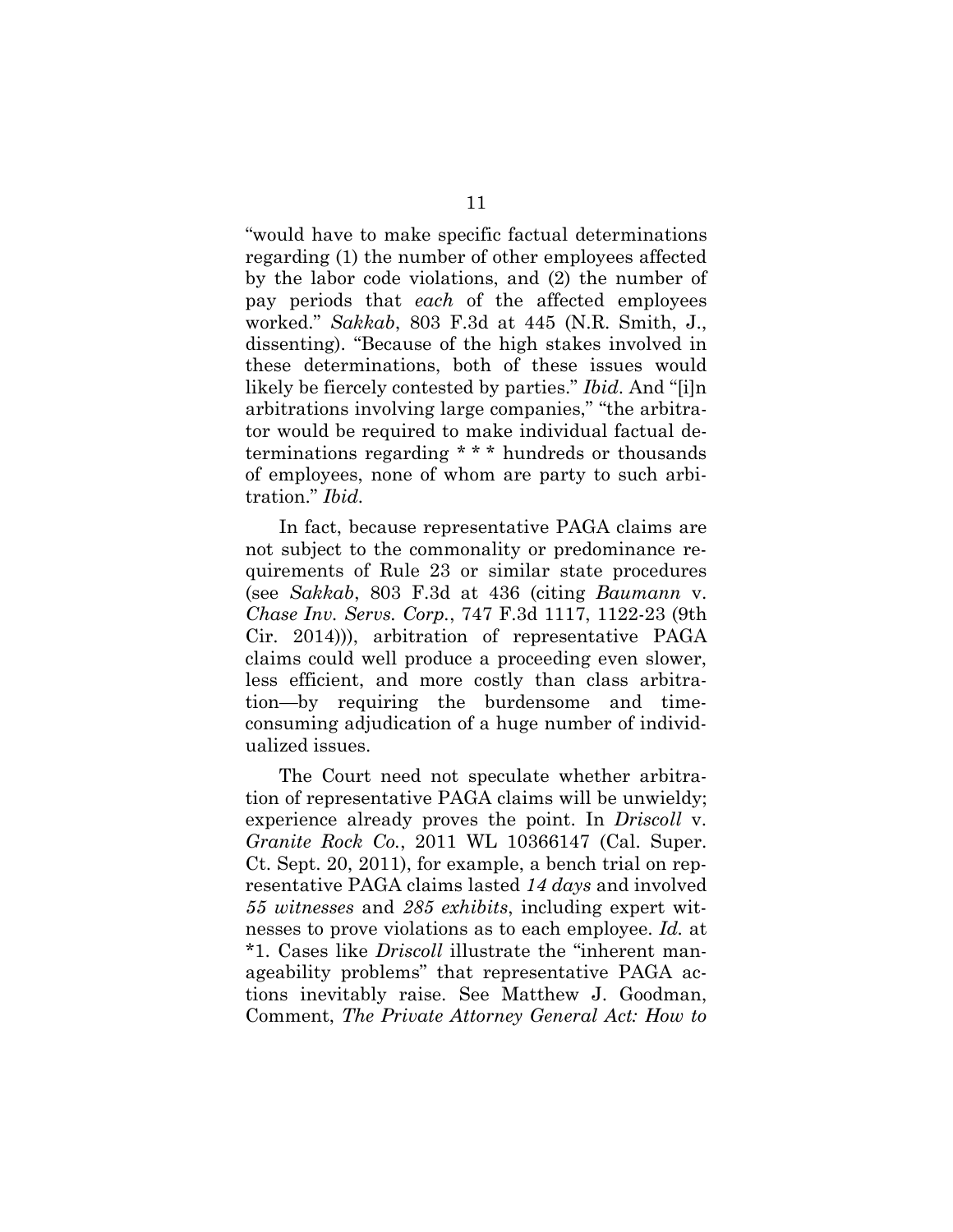*Manage the Unmanageable*, 56 Santa Clara L. Rev. 413, 441 (2016).

Indeed, *Driscoll* understates the complexity of most PAGA actions, because that case involved a relatively small group of 200 current and former employees. See 2011 WL 10366147, at \*1. The burdens of representative arbitration balloon exponentially for larger PAGA actions, which often include thousands if not tens of thousands of absent employees.<sup>3</sup>

Multiplying the detailed assessments required to resolve an alleged Labor Code violation across hundreds, thousands, or even tens of thousands of absent employees plainly would eviscerate the "lower costs" and "greater efficiency and speed" that arbitration is meant to achieve. *Concepcion*, 563 U.S. at 348 (citation omitted).

*Second*, for similar reasons, the procedures needed to resolve a representative PAGA arbitration will necessarily be far more complicated than those in bilateral arbitration. "In an individual arbitration, the employee already has access to all of his own employment records"; "[h]e knows how long he has been working for the employer"; and he "can easily determine how many pay periods he has been employed." *Sakkab*, 803 F.3d at 446 (N.R. Smith, J., dissenting).

<sup>3</sup> See, *e.g.*, *Amey* v. *Cinemark USA Inc.*, 2015 WL 2251504, at \*17 (N.D. Cal. May 13, 2015) (PAGA claim with "more than 10,000 class members"); see also Compl., *O'Bosky* v. *Starbucks Corp.*, 2015 WL 2254889, at \*2 (Cal. Super. Ct. May 4, 2015) (approximately 65,000 employees); Defs.' Mot. to Strike, *Ortiz* v. *CVS Caremark Corp.*, 2014 WL 2445114, at \*4 (N.D. Cal. Jan. 28, 2014) (more than 50,000 employees across 850 stores); Def.'s Opp'n to Class Certification, *Cline* v. *Kmart Corp.*, 2013 WL 2391711, at \*1, 12 (N.D. Cal. May 13, 2013) (13,000 cashiers at 101 stores statewide).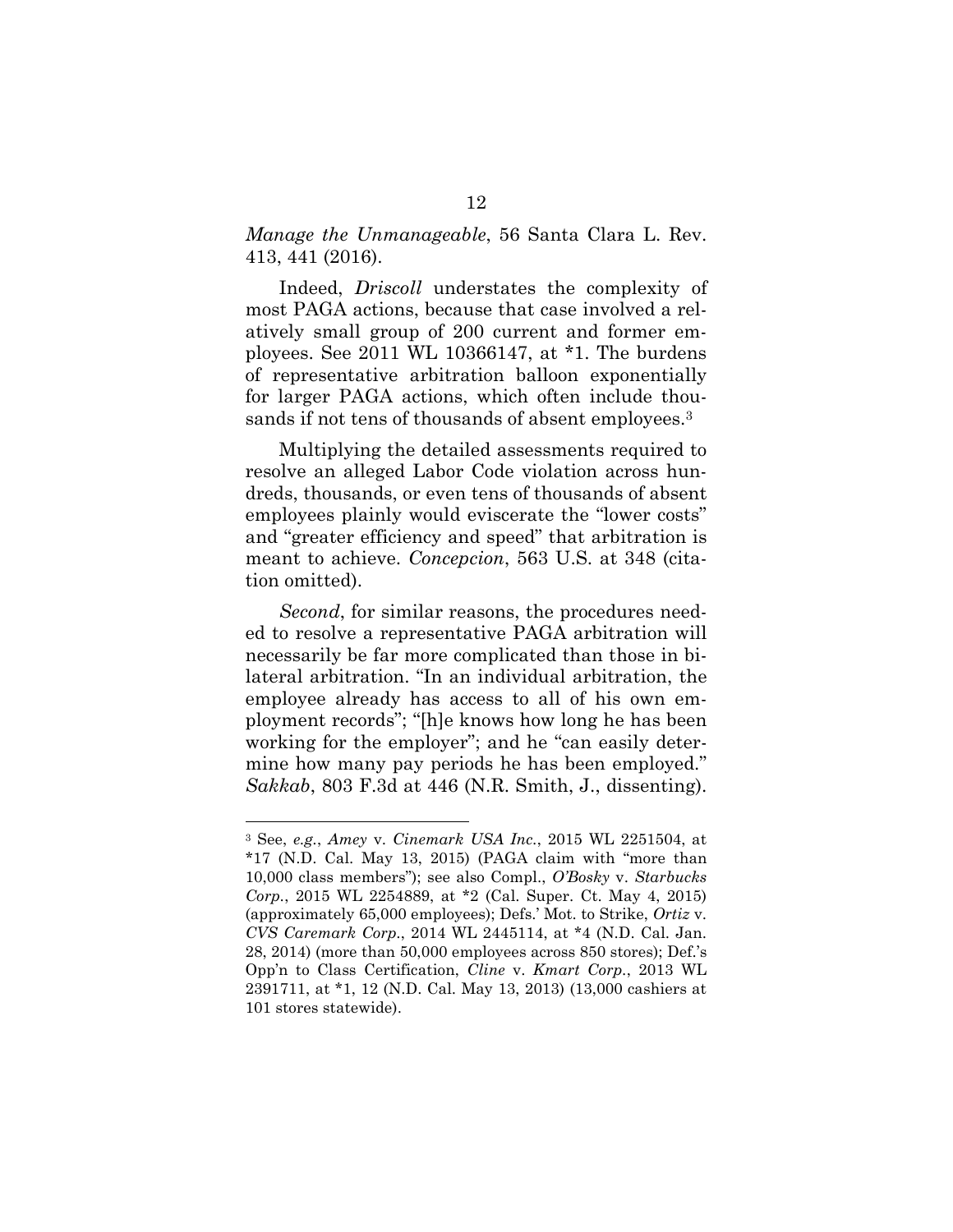By contrast, in a representative PAGA action, "the individual employee does not have access to any of this information" for "the other potentially aggrieved employees," and the "discovery necessary to obtain these documents from the employer would be significant and substantially more complex than discovery regarding only the employee's individual claims." *Id.* at 446-47.

The *Sakkab* majority brushed aside these concerns by speculating that parties *could* agree to arbitrate representative PAGA actions using procedures more informal than those required for class actions. 803 F.3d at 438-39. But as this Court pointed out in explaining that class arbitration "as a structural matter" includes "absent parties, necessitating additional and different procedures" (*Concepcion*, 563 U.S. at 347-48), the arbitration of representative PAGA claims likewise necessitates procedures to assess whether and to what extent absent employees were affected by the alleged Labor Code violations. In other words, the "procedural complexity present in representative PAGA claims is not attributable to the use of formal versus informal procedures. Instead, such complexity is a function of the sheer number of tasks and procedural hurdles present in bringing a representative PAGA claim." *Sakkab*, 803 F.3d at 447 (N.R. Smith, J., dissenting).

Those expansive procedures are incompatible with the streamlined proceedings that are the hallmark of individual arbitration—and therefore States may not impose such procedures on parties that have not agreed to them. *Concepcion*, 563 U.S. at 351. Just as "class arbitration, to the extent it is manufactured by *Discover Bank* rather than consensual, is inconsistent with the FAA" (*id.* at 348), so too is repre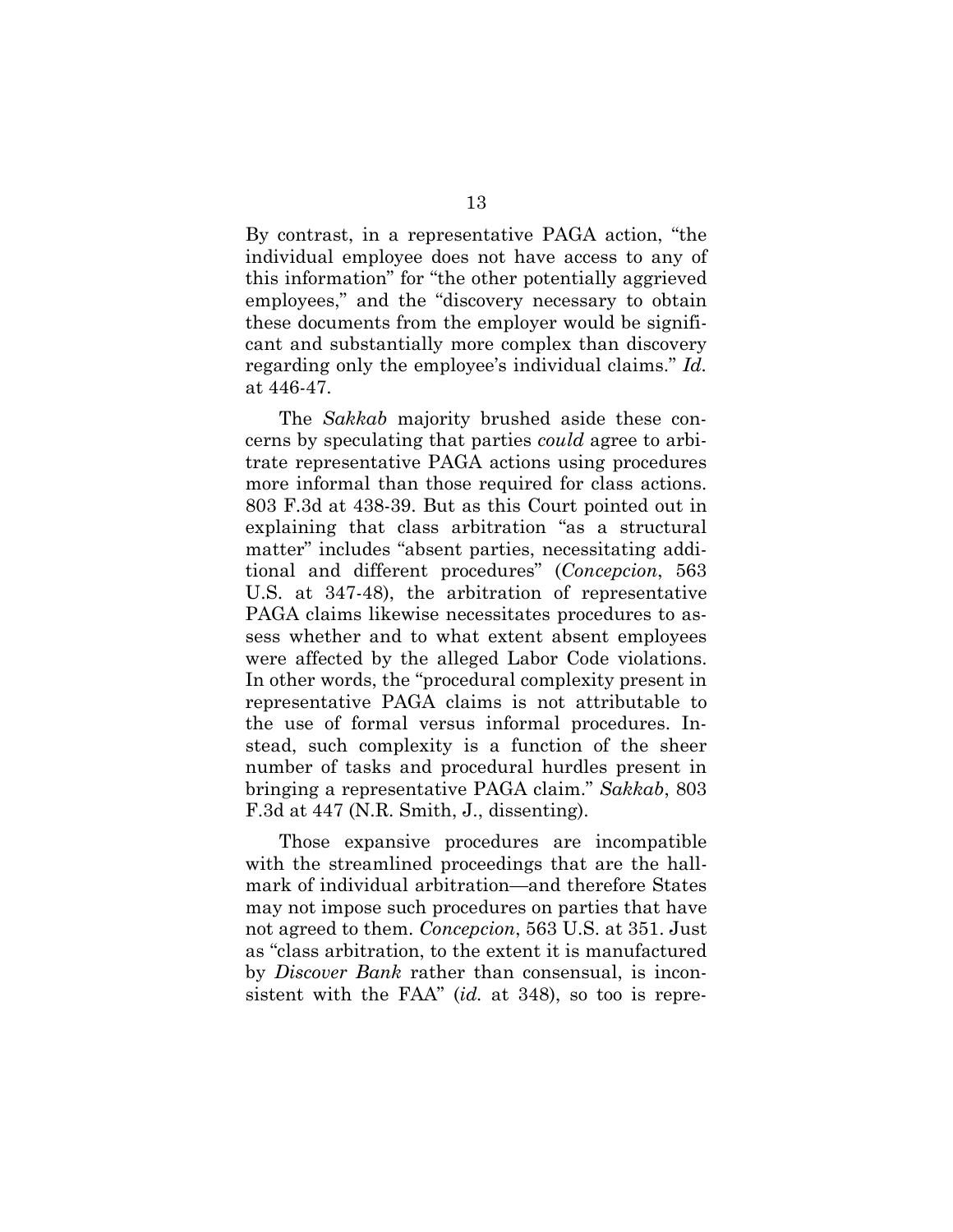sentative arbitration to the extent it is manufactured by *Iskanian* and *Sakkab*.

The *Sakkab* majority was also mistaken in its speculation that representative PAGA claims will not need extensive discovery akin to a class action. In support of that speculation, the majority cited a California Court of Appeal decision denying an employee extensive statewide discovery near the outset of his representative PAGA action. 803 F.3d at 439 (citing *Williams* v. *Super. Ct.*, 236 Cal.App.4th 1462, 1476 (2015)). But the California Supreme Court subsequently *reversed* that decision, holding that "a civil litigant's right to discovery is broad" and that California public policy "support[s] extending PAGA discovery *as broadly as class action discovery has been extended*." *Williams* v. *Super. Ct.*, 398 P.3d 69, 81 (Cal. 2017) (emphasis added). This Court has already held, of course, that class-wide discovery is incompatible with arbitration "as envisioned by the FAA." *Concepcion*, 563 U.S. at 351.

*Third*, the arbitration of representative PAGA actions "greatly increases the risk to employers." *Sakkab*, 803 F.3d at 447 (N.R. Smith, J., dissenting) (citing *Concepcion*, 563 U.S. at 350). The civil penalties available in a representative PAGA action may total many millions of dollars when sought by reference to hundreds or thousands of potentially affected employees for pay periods extending over multiple years. "Even a conservative estimate would put the potential penalties in [PAGA] cases in the tens of millions of dollars." *Kilby* v. *CVS Pharmacy, Inc.*, 739 F.3d 1192, 1196 (9th Cir. 2013). Indeed, in some PAGA cases, the fines to which an employer could be subject are substantially *higher* than the actual damages that would have been awarded had the suit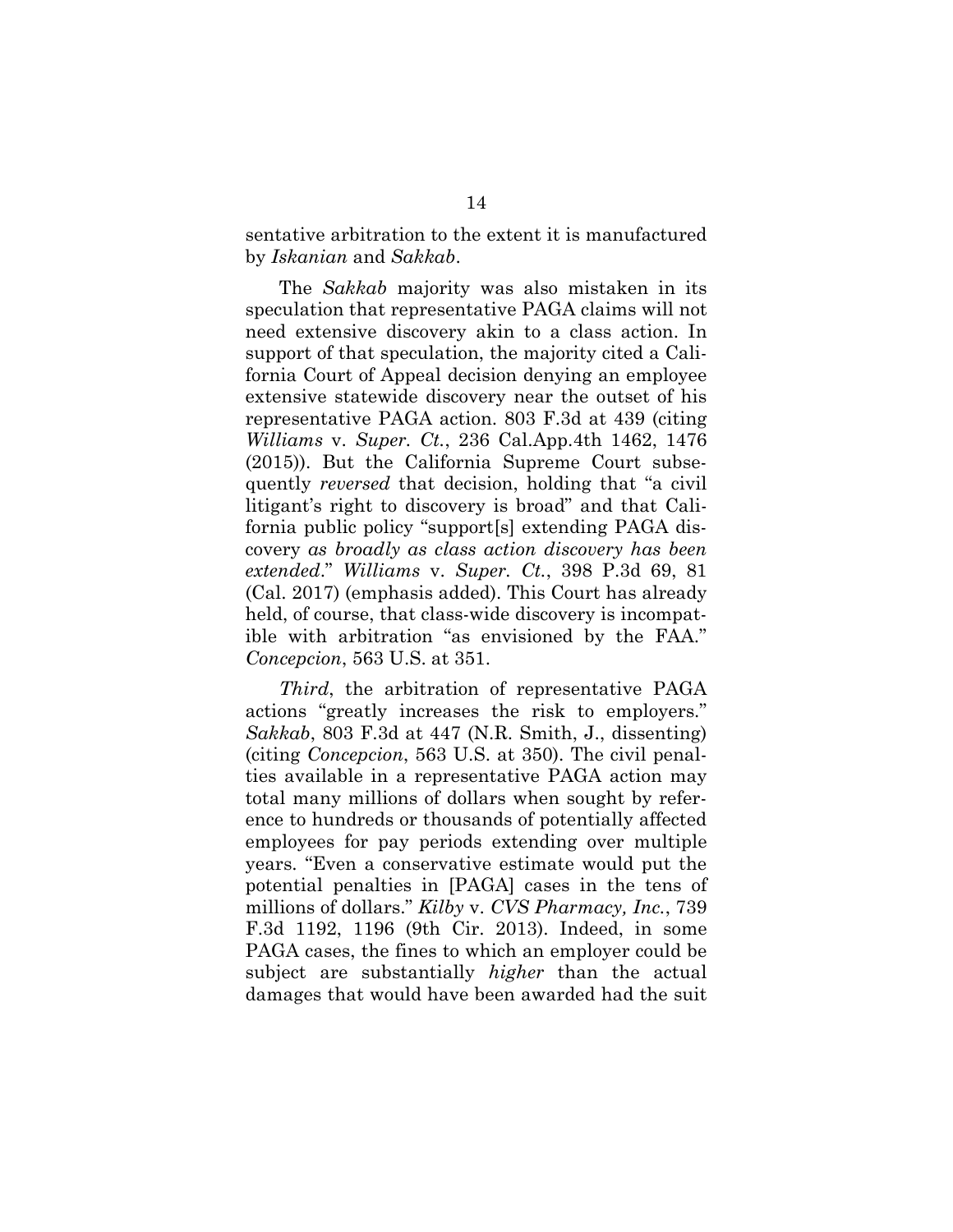been brought as a class action. See Goodman, *supra*, at 415.

These outsized civil penalties pose the same "unacceptable" risk of "devastating loss" that arises "when damages allegedly owed to tens of thousands of potential claimants are aggregated and decided at once." *Concepcion*, 563 U.S. at 350. Given the limited appellate review of arbitration awards, "[d]efendants would run the risk that an erroneous decision on a PAGA claim on behalf of many employees would 'go uncorrected.'" *Quevedo* v. *Macy's, Inc.*, 798 F. Supp. 2d 1122, 1142 (C.D. Cal. 2011) (quoting *Concepcion*, 563 U.S. at 350); see also *Sakkab*, 803 F.3d at 448 (N.R. Smith, J., dissenting) ("the concerns expressed in *Concepcion* are just as real in the present case").

The significantly higher costs and exposure that inevitably accompany these representative actions place enormous pressure on defendants to settle rather than run even a small chance of catastrophic loss because of the unfair "risk of 'in terrorem' settlements." *Concepcion*, 563 U.S. at 350. The *Sakkab* majority ignored that imposing representative procedures on PAGA actions subject to arbitration leaves employers vulnerable to the same risks. As one observer has explained, "[t]he possibility of a 'blackmail settlement' looms even larger in PAGA actions [than in class actions]. \* \* \* The threat of expensive litigation, combined with the unavailability of insurance, will compel settlement for many employers and can work as a type of 'legalized blackmail.'" Goodman, *supra*, at 447-48.

Finally, just as "class arbitration was not even envisioned by Congress when it passed the FAA in 1925" (*Concepcion*, 563 U.S. at 349), it is equally inconceivable that Congress in 1925 contemplated the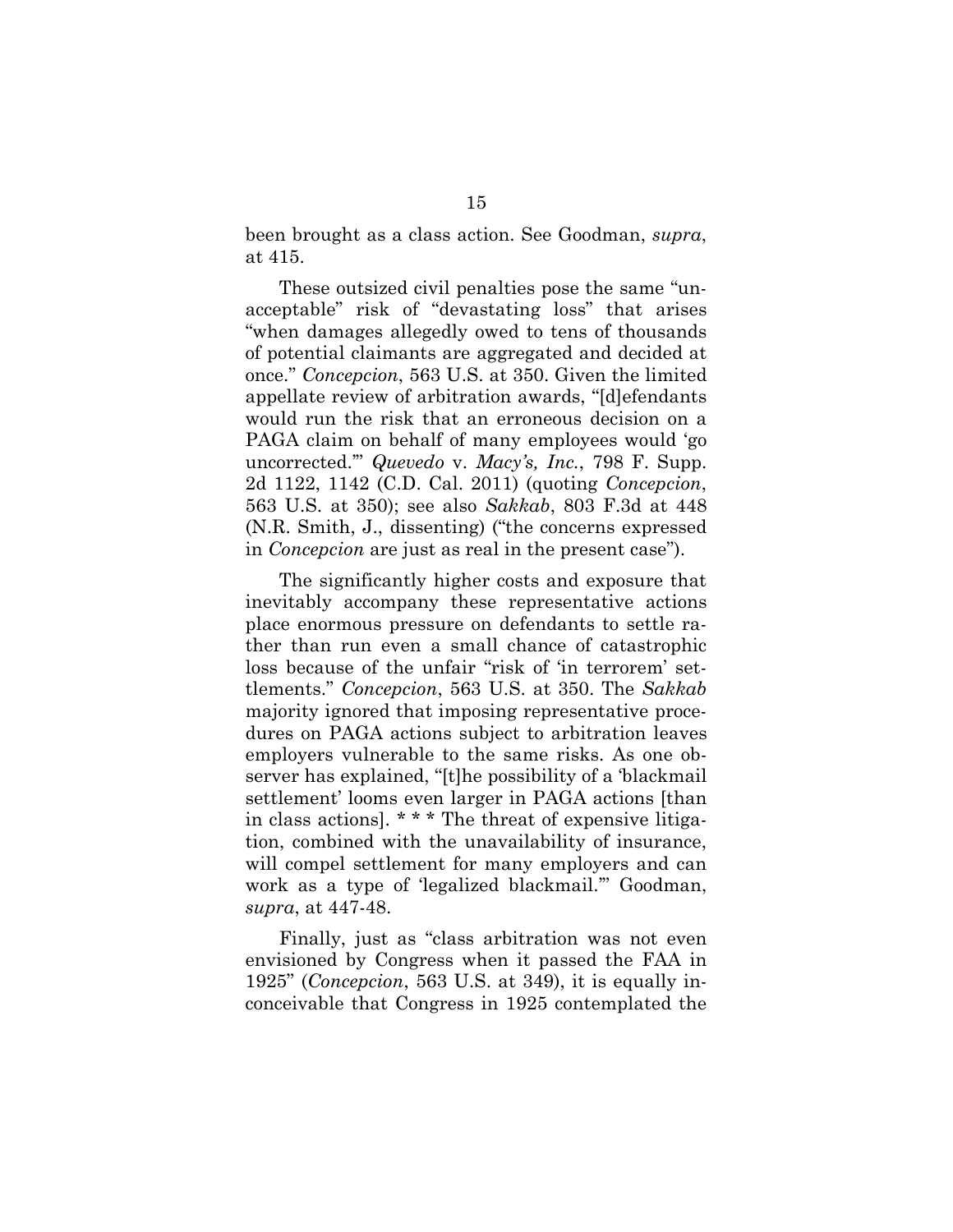arbitration of the types of representative actions that did not exist until the modern era. PAGA was created by the California legislature nearly eighty years after the passage of the FAA.

In sum, representative PAGA actions are every bit as incompatible with the "fundamental attributes of arbitration" as the class actions at issue in *Concepcion*, and "create[] a scheme inconsistent with the FAA." 563 U.S. at 344. State law cannot condition the enforcement of arbitration agreements on the availability of representative actions any more than it can condition enforceability on the availability of class procedures.

### **C. State Public Policy Objectives Cannot Justify A Rule Requiring Procedures Inconsistent With Arbitration As Envisioned By The FAA.**

The *Sakkab* majority purported to "bolster[]" its preemption holding by pointing to "PAGA's central role in enforcing California's labor laws," asserting that representative PAGA actions reflect "the deterrence scheme [that] the [California] legislature judged to be optimal." 803 F.3d at 439. The *Iskanian* court similarly justified its rule as "vindicat[ing] the Labor and Workforce Development Agency's interest in enforcing the Labor Code." 327 P.3d at 153; accord *Sakkab*, 803 F.3d at 439 (quoting same).

But these statements are indistinguishable from the policy justifications advanced by the plaintiffs in *Concepcion* and rejected by this Court. The contention in *Concepcion* was that California's policy interest in the broad enforcement of its consumer protection laws justified its rule conditioning enforcement of arbitration agreements on the availability of classwide procedures. 563 U.S. at 338.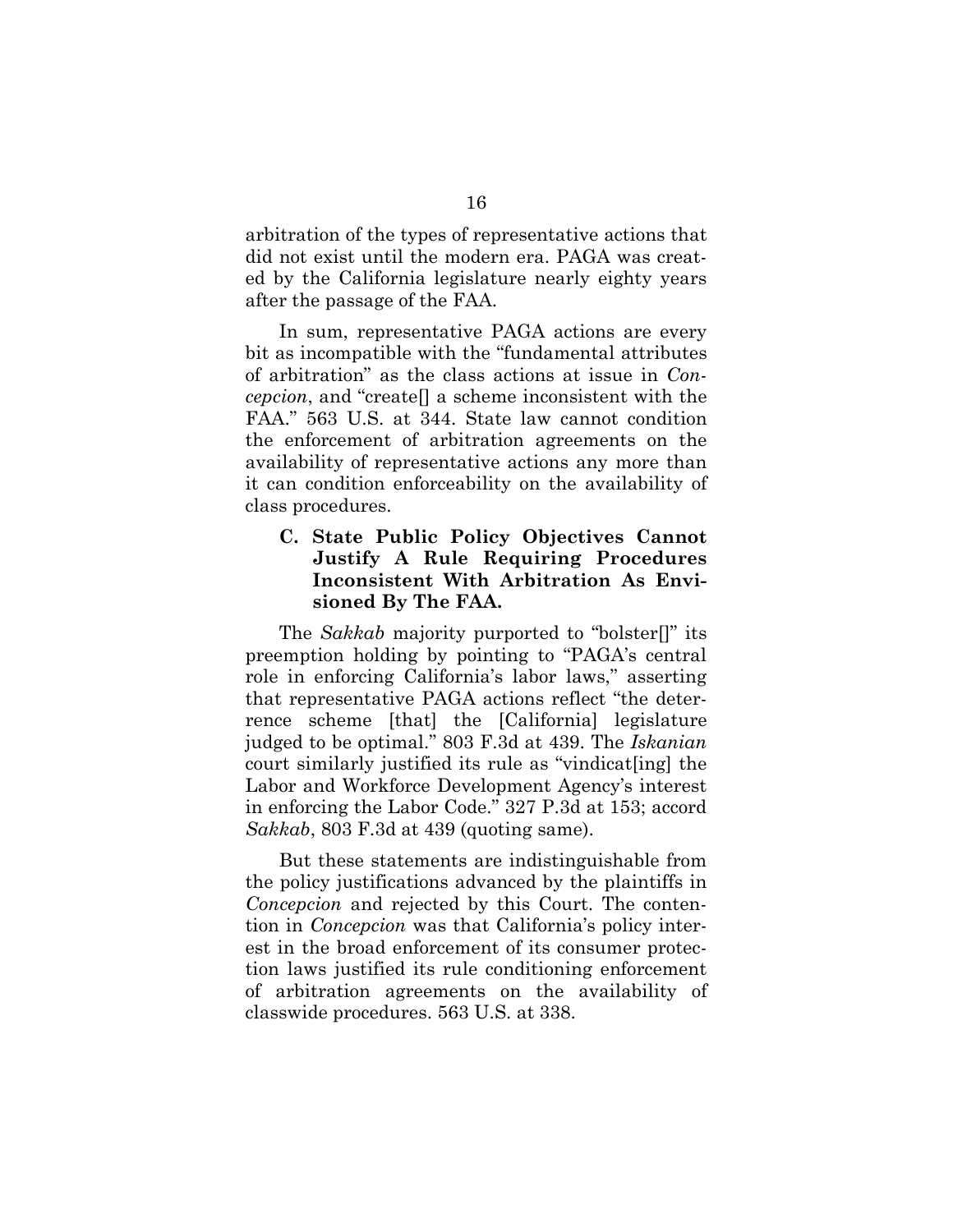This Court could not have been more direct in holding that "States cannot require a procedure that is inconsistent with the FAA, even if it is desirable for unrelated reasons." 563 U.S. at 351; see also *American Express Co.* v. *Italian Colors Rest.*, 570 U.S. 228, 238 & n.5 (2013). Thus, as the *Sakkab* dissent put it, "[a] [S]tate may not insulate causes of action [from arbitration] by declaring that the purposes of the statute can only be satisfied via class, representative, or collective action." 803 F.3d at 450 (N.R. Smith, J., dissenting).

To hold otherwise, as the *Sakkab* majority and court below did, "make[s] it trivially easy for States to undermine the [FAA]—indeed, to wholly defeat it." *Kindred*, 137 S. Ct. at 1428. If the Ninth Circuit's endorsement of the *Iskanian* rule is permitted to stand, all that a State need do to circumvent the FAA and invalidate millions of binding arbitration agreements is to declare that employees have an unwaivable right under that State's law to bring representative or collective claims.

Yet such an approach amounts to a transparent evasion of *Concepcion*, and "the 'Supremacy Clause forbids state courts to disassociate themselves from federal law because of disagreement with its content or a refusal to recognize the superior authority of its source.'" *Imburgia*, 136 S. Ct. at 468. Indeed, while the *Sakkab* majority purported to disclaim reliance on the "effective vindication" exception to the enforcement of arbitration agreements (803 F.3d at 433 n.9), it "stray[ed] awfully close" to invoking it "[b]y relying so heavily on state policy grounds to support its decision" (*id.* at 449 (N.R. Smith, J., dissenting)). And, of course, the FAA does not contain an effectivevindication exception for *state*-law claims. Instead, as all eight participating Justices in *American Express*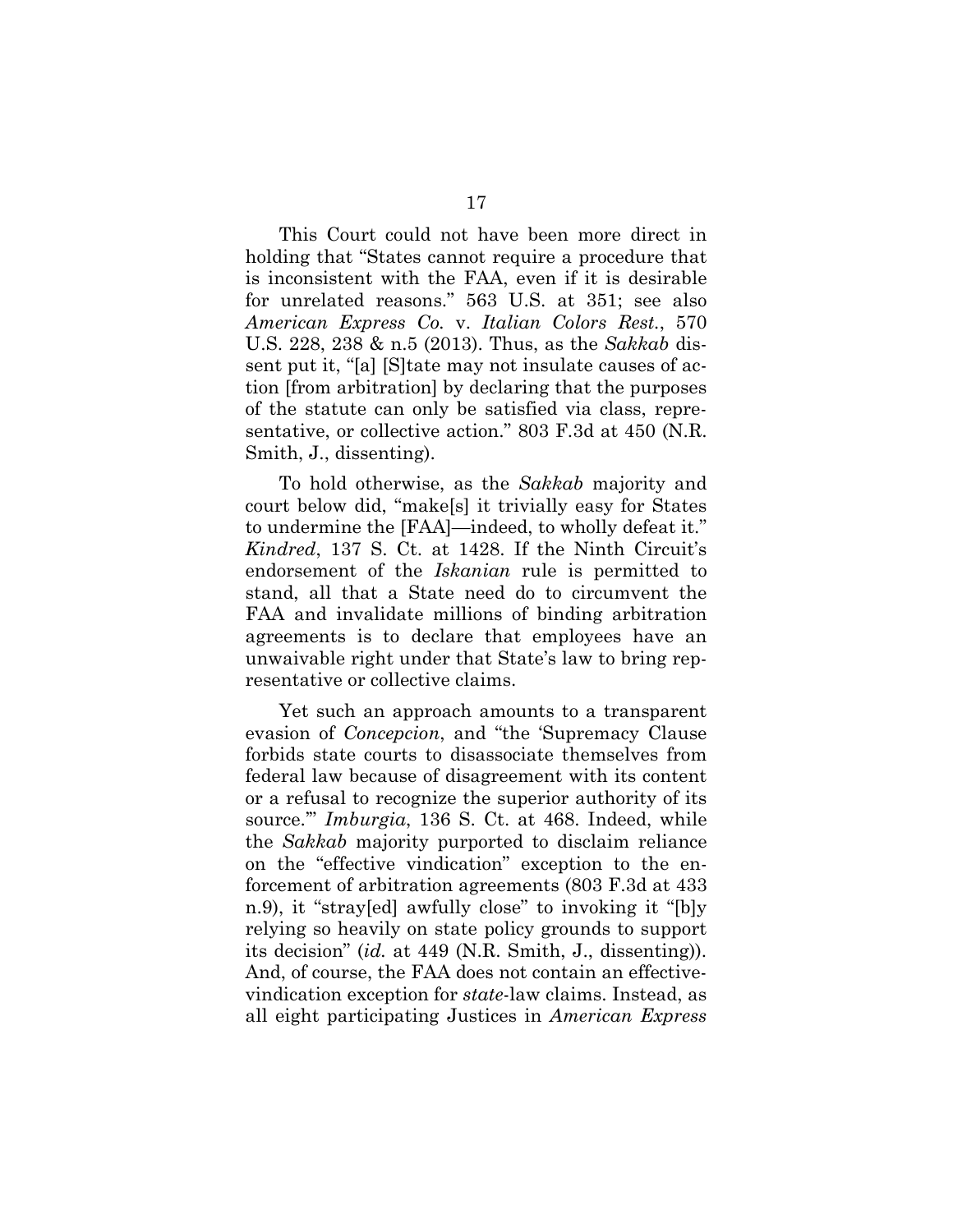agreed, any effective-vindication exception can apply only when "the FAA's mandate has been 'overridden by a contrary *congressional* command.'" 570 U.S. at 233 (emphasis added); see also *id*. at 252 (Kagan, J., dissenting) ("a *state* law \* \* \* could not possibly implicate the effective-vindication rule").

In short, this Court should grant review and put an end to this chapter in the California state and federal courts' long history of "attempt[s] to find creative ways to get around the FAA" and this Court's precedents. *Sakkab*, 803 F.3d at 450 (N.R. Smith., J., dissenting).

### **II. The Questions Presented Have Significant Practical Importance.**

The Ninth Circuit's endorsement of the *Iskanian* rule is not only wrong, but also imposes substantial real-world harms that call out for this Court's review.

**1.** Representative PAGA actions have flooded California's state and federal courts in the wake of *Iskanian* and *Sakkab*, as enterprising plaintiffs and their counsel seek to evade this Court's decision in *Concepcion* and end-run their otherwise binding agreements to arbitrate employment-related claims on an individual basis.

Formerly, PAGA claims were brought, if at all, only on "the coattails of traditional class claims," largely because plaintiffs did not want to rely principally on a cause of action requiring them to remit 75% of their recovery to the State. Robyn Ridler Aoyagi & Christopher J. Pallanch, *The PAGA Problem: The Unsettled State of PAGA Law Isn't Good for Anyone*, 2013-7 Bender's California Labor & Employment Bulletin 1-2 (2013) (noting the "strong incen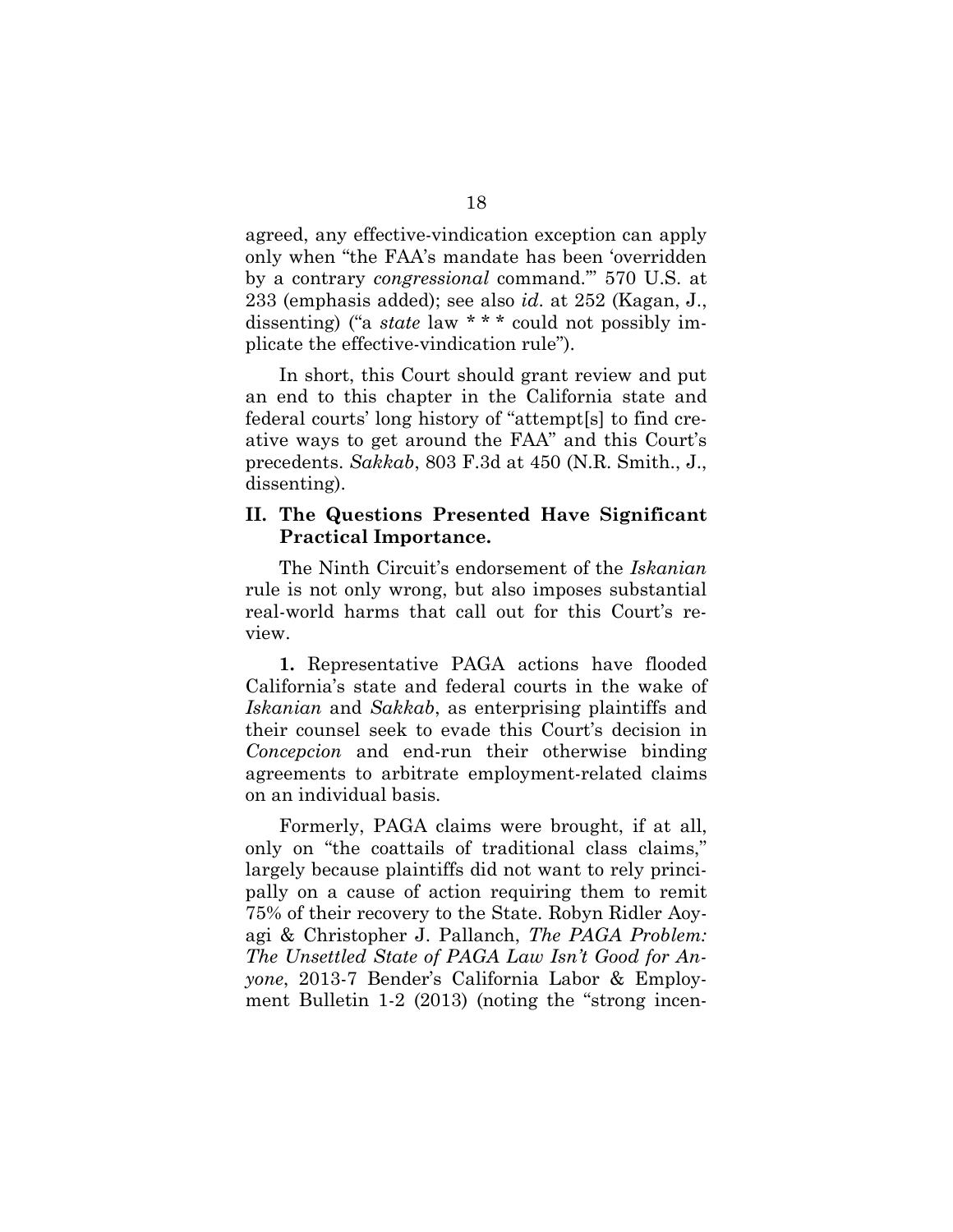tive" for plaintiffs to prefer class claims over PAGA claims because of the allocation of PAGA proceeds). Even when plaintiffs tacked on PAGA claims to complaints asserting other claims under federal and state labor law, court-approved settlements in those cases reveal that the parties agreed to allocate only a tiny fraction of the recovery to the PAGA claims.<sup>4</sup>

Post-*Concepcion*, however, PAGA litigation has increased dramatically. The number of PAGA suits filed increased by 400% between 2005 and 2013—759 PAGA lawsuits were filed in 2005, but by 2013, that number had risen to 3,137. Emily Green, *An alternative to employee class actions*, L.A. Daily Journal (Apr. 16, 2014).

This deluge of cases has been encouraged further by *Iskanian* and *Sakkab*: the "practical effect" of *Iskanian* has been to generate "a significant increase in the filing of claims under PAGA." Erin Coe, Iskanian *Ruling to Unleash Flood of PAGA Claims*," Law360 (June 24, 2014), https://perma.cc/5UQ7- YRXP; see also Toni Vranjes, *Doubts Raised About New California PAGA Requirements*, Society for Human Resource Management (Dec. 6, 2016),

<sup>4</sup> See, *e.g.*, *Franco* v. *Ruiz Food Prods., Inc.*, 2012 WL 5941801, at \*2 (E.D. Cal. Nov. 27, 2012) (\$10,000 allocated to PAGA claim out of \$2.5 million settlement); *Garcia* v. *Gordon Trucking, Inc.*, 2012 WL 5364575, at \*7 (E.D. Cal. Oct. 31, 2012) (\$10,000 allocated to PAGA claim out of \$3.7 million settlement); *McKenzie* v. *Fed. Express Corp.*, 2012 WL 2930201, at \*4 (C.D. Cal. July 2, 2012) (\$82,500 allocated to PAGA claim out of \$8.25 million settlement); *Chu* v. *Wells Fargo Inv., LLC*, 2011 WL 672645, at \*1 (N.D. Cal. Feb. 6, 2011) (\$10,000 allocated to PAGA claim out of \$6.9 million settlement); see also *Nordstrom Comm'n Cases*, 186 Cal.App.4th 576, 589 (Cal. Ct. App. 2010) (upholding multimillion dollar settlement agreement that allocated *zero* dollars to the PAGA claim).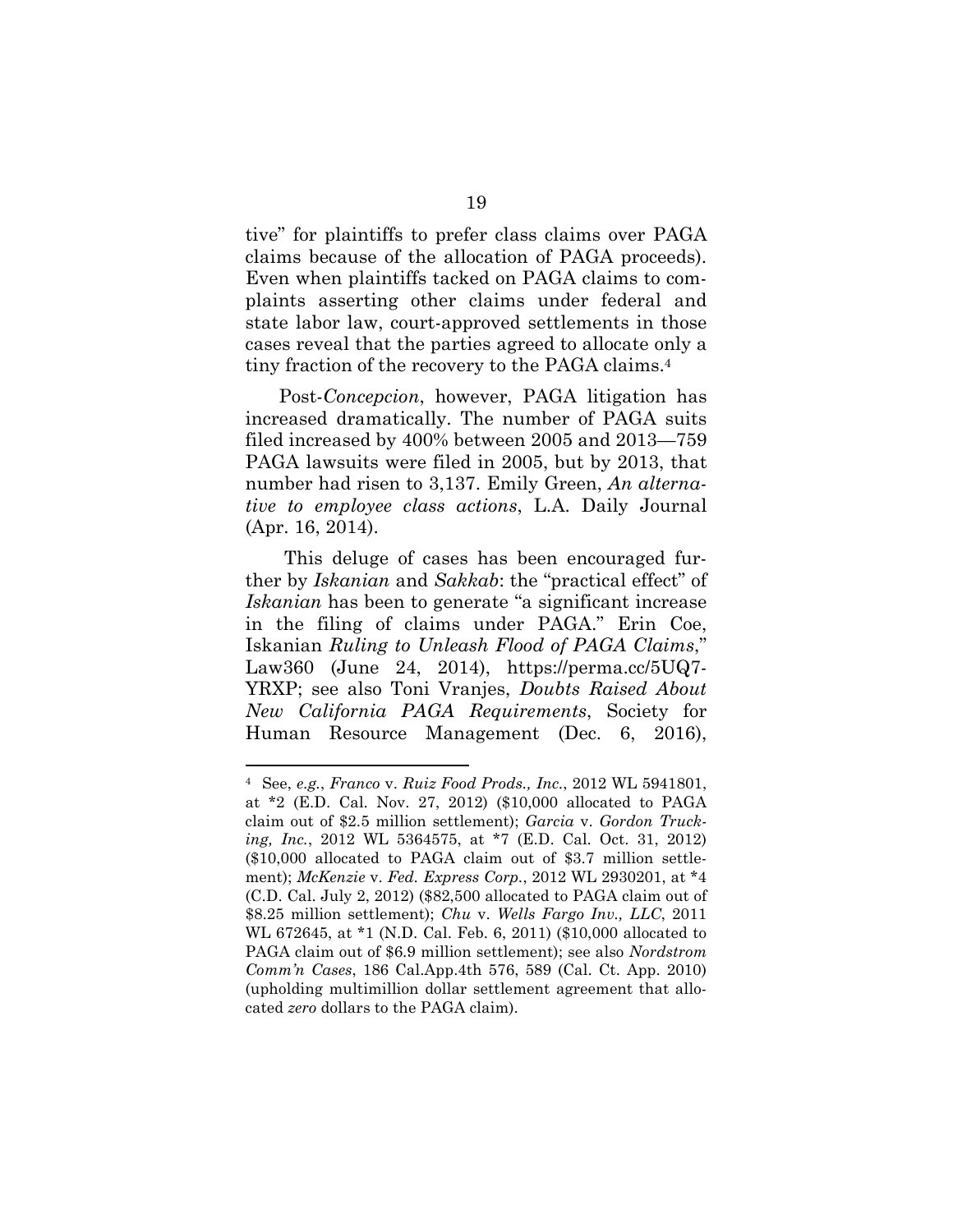https://perma.cc/4VWK-CPLW ("Following the *Iskanian* decision, PAGA claims skyrocketed."); Tim Freudenberger et al., *Trends in PAGA claims and what it means for California employers*, Inside Counsel (Mar. 19, 2015), https://perma.cc/X3N7-LN4A ("The immediate impact of the *Iskanian* decision has been an increase in PAGA representative actions, especially stand-alone PAGA claims in which a single plaintiff seeks to bring an action on behalf of other 'aggrieved employees' in California courts."). As another commentator remarked, "[t]he fact that PAGA claims cannot be waived by agreements to arbitrate" under the *Iskanian* rule "contributes heavily to the prevalence of these suits." Goodman, *supra*, at 415.

A search of California state and federal district court dockets for PAGA-related filings confirms the dramatic increase in PAGA filings in the wake of *Iskanian* and *Sakkab*. <sup>5</sup> That search yielded 686 results for 2013—the year before *Iskanian* was decided. But for 2016—the year after the Ninth Circuit upheld the *Iskanian* rule in *Sakkab*—that same search yielded 1,645 results, a nearly *240%* increase. And this trend shows no sign of abating: for 2017, the number of results increased still further, to 1,706. While not every result represents a separate claim filed under PAGA, the results show that many of them do represent distinct PAGA actions; the results are thus indicative of the increasing frequency

<sup>5</sup> Specifically, counsel searched California state and federal district court dockets in Bloomberg Law using the following search terms: "private attorney general act" OR "PAGA" OR "private attorneys general act" OR "private attorney generals act" OR ("private attorney general" AND (labor n/20 2699) OR (labor n/20 2698)).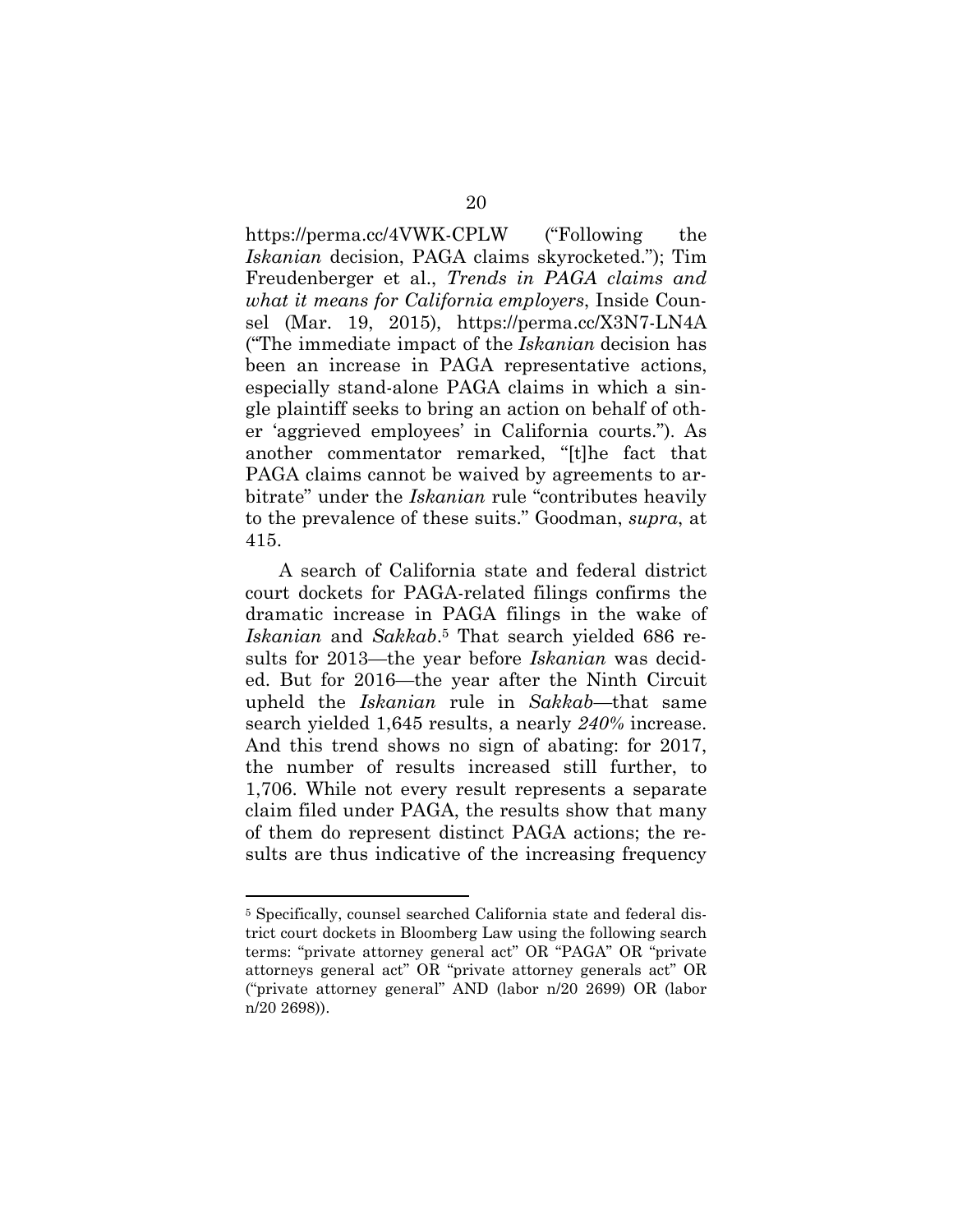with which PAGA-related claims have been filed in recent years. See also Pet. 28 (noting the skyrocketing number of PAGA notices filed with the California Labor & Workforce Development Agency, which has reached at least as high as 635 new notices per *month*).

**2.** The impact on California alone, which is home to about 12% of the nation's workers (see Pet. 28-29), is already sufficiently substantial to warrant this Court's review. But to make matters worse, numerous observers hostile to arbitration and this Court's FAA precedents have urged other States to enact PAGA-like statutes for the specific purpose of circumventing "binding arbitration clauses." Aaron Blumenthal, *Circumventing* Concepcion: *Conceptualizing Innovative Strategies to Ensure the Enforcement of Consumer Protection Laws in the Age of the Inviolable Class Action Waiver*, 103 Cal. L. Rev. 699, 744 (2015). A law professor has described PAGA claims as a model for "private aggregate enforcement of \* \* \* employment laws without triggering FAA preemption or vulnerability to contractual class waivers." Janet Cooper Alexander, *To Skin A Cat: Qui Tam Actions As A State Legislative Response to* Concepcion, 46 U. Mich. J.L. Reform 1203, 1208-09 (2013).

Advocacy organizations are taking these suggestions to the statehouse. A recent article quotes one activist whose organization "plans to campaign for PAGA-like bills in four states" in 2018, and it quotes the lead organizer for another organization that is currently campaigning for PAGA-like legislation in New York. Josh Eidelson, *California Helps Workers Sue Their Bosses. New York Has Noticed*, Bloomberg (Sept. 29, 2017), https://perma.cc/R69J-R57H.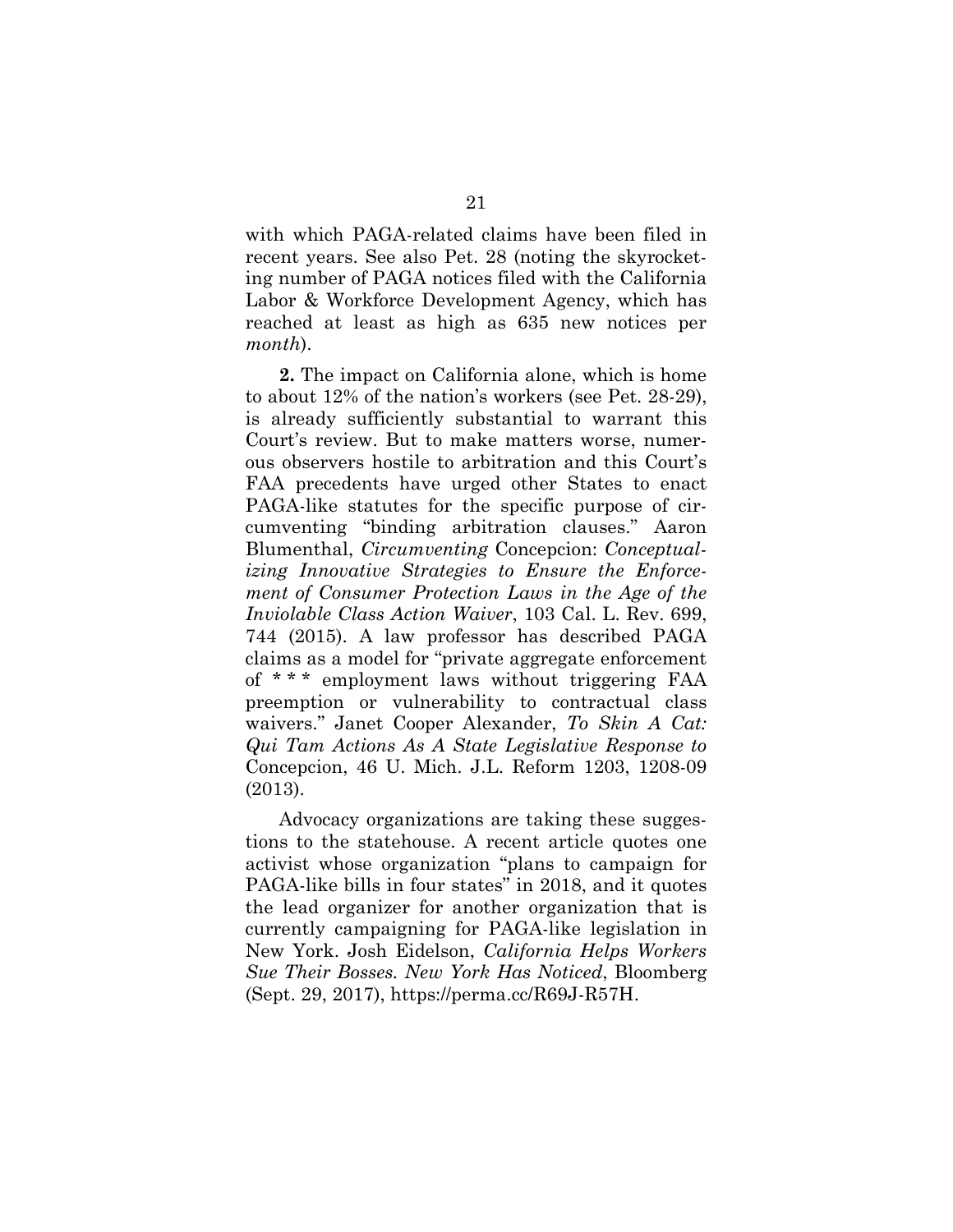**3.** The result of the *Iskanian* rule is to undermine the "real benefits to the enforcement of arbitration provisions" specifying traditional, bilateral arbitration, including "allow[ing] parties to avoid the costs of litigation." *Circuit City Stores, Inc.* v. *Adams*, 532 U.S. 105, 122-23 (2001); see also, *e.g.*, *14 Penn Plaza LLC* v. *Pyett*, 556 U.S. 247, 257 (2009) ("Parties generally favor arbitration precisely because of the economics of dispute resolution."); *Allied-Bruce Terminix Cos.* v. *Dobson*, 513 U.S. 265, 280 (1995) (recognizing that one of the "advantages" of arbitration is that it is "cheaper and faster than litigation") (quotation marks omitted).

Indeed, this Court has been "clear in rejecting the supposition that the advantages of the arbitration process somehow disappear when transferred to the employment context." *Circuit City*, 532 U.S. at 123 (citing *Gilmer* v. *Interstate/Johnson Lane Corp.*, 500 U.S. 20, 30-32 (1991)). On the contrary, the Court emphasized that the lower costs of arbitration compared to litigation "may be of particular importance in employment litigation, which often involves smaller sums of money than disputes concerning commercial contracts." *Id.*

Empirical evidence confirms that employees tend to fare better in arbitration: Studies have shown that those who arbitrate their claims are more likely to prevail than those who go to court. See, *e.g.*, Lewis L. Maltby, *Private Justice: Employment Arbitration and Civil Rights*, 30 Colum. Hum. Rts. L. Rev. 29, 46 (1998). For example, one study of employment arbitration in the securities industry found that employees who arbitrated were 12% more likely to win their disputes than were employees who litigated in the Southern District of New York. *See* Michael Delikat & Morris M. Kleiner, *An Empirical Study of Dispute*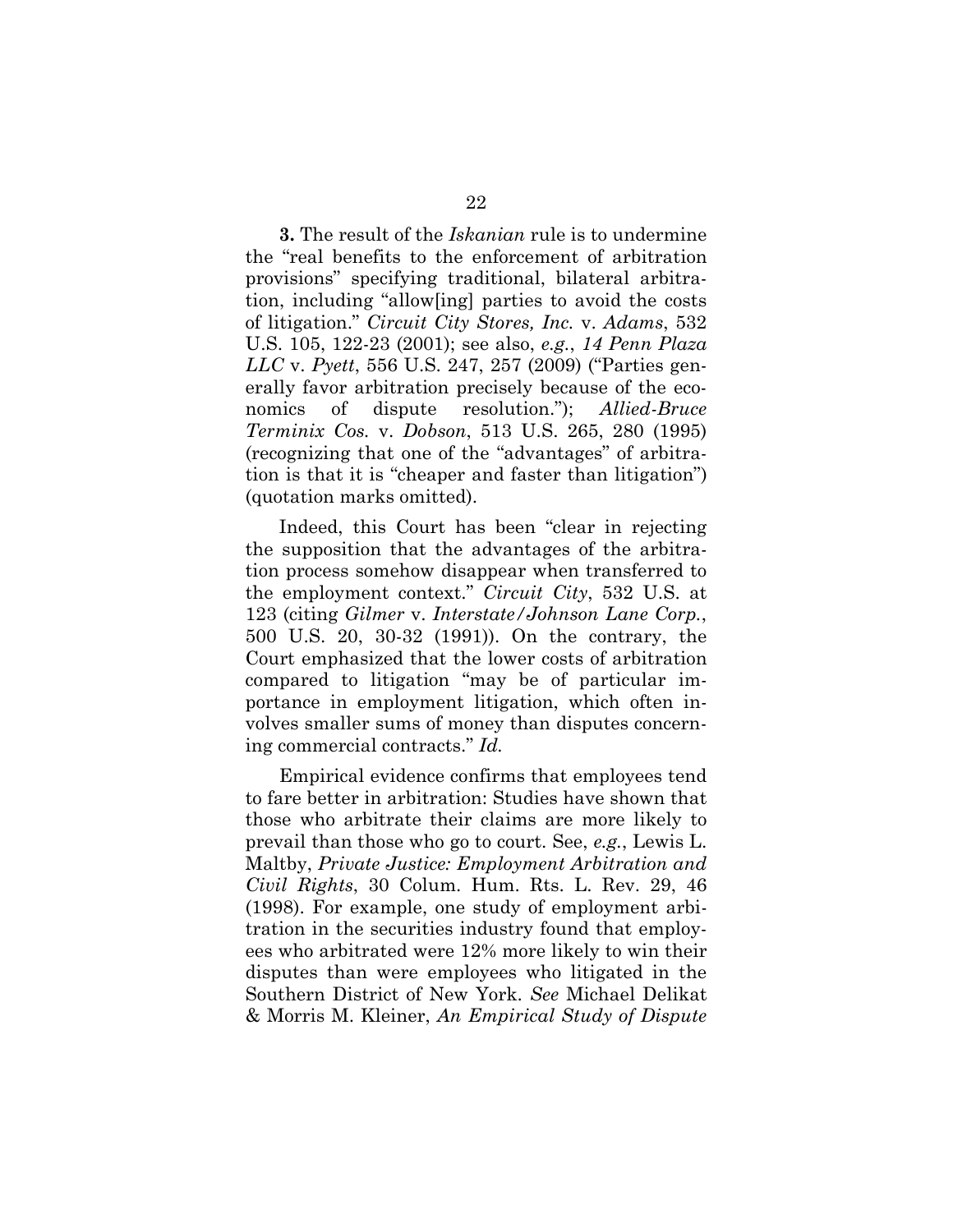*Resolution Mechanisms: Where Do Plaintiffs Better Vindicate Their Rights?*, 58 Disp. Resol. J. 56, 58 (Nov. 2003-Jan. 2004). And the arbitral awards that the employees obtained were typically the same as, or larger than, the court awards. See *id.* A 2004 report compiled a number of employment arbitration studies and concluded that employees were 19% more likely to win in arbitration than in court. See Nat'l Workrights Inst., *Employment Arbitration: What Does the Data Show?* (2004), available at goo.gl/nAqVXe.

As one scholar recently agreed, "there is no evidence that plaintiffs fare significantly better in litigation [than in arbitration]"; rather, arbitration is "favorable to employees as compared with court litigation." Theodore J. St. Antoine, *Labor and Employment Arbitration Today: Mid-Life Crisis or New Golden Age?*, 32 Ohio St. J. on Disp. Resol. 1, 16 (2017) (quotation marks omitted; alterations in original).

In short, employment arbitration programs confer real and substantial benefits. But if *Sakkab* is allowed to stand (and spread), these benefits will be lost—to the detriment of employees, businesses, and the economy as a whole.

#### **CONCLUSION**

The petition for a writ of certiorari should be granted.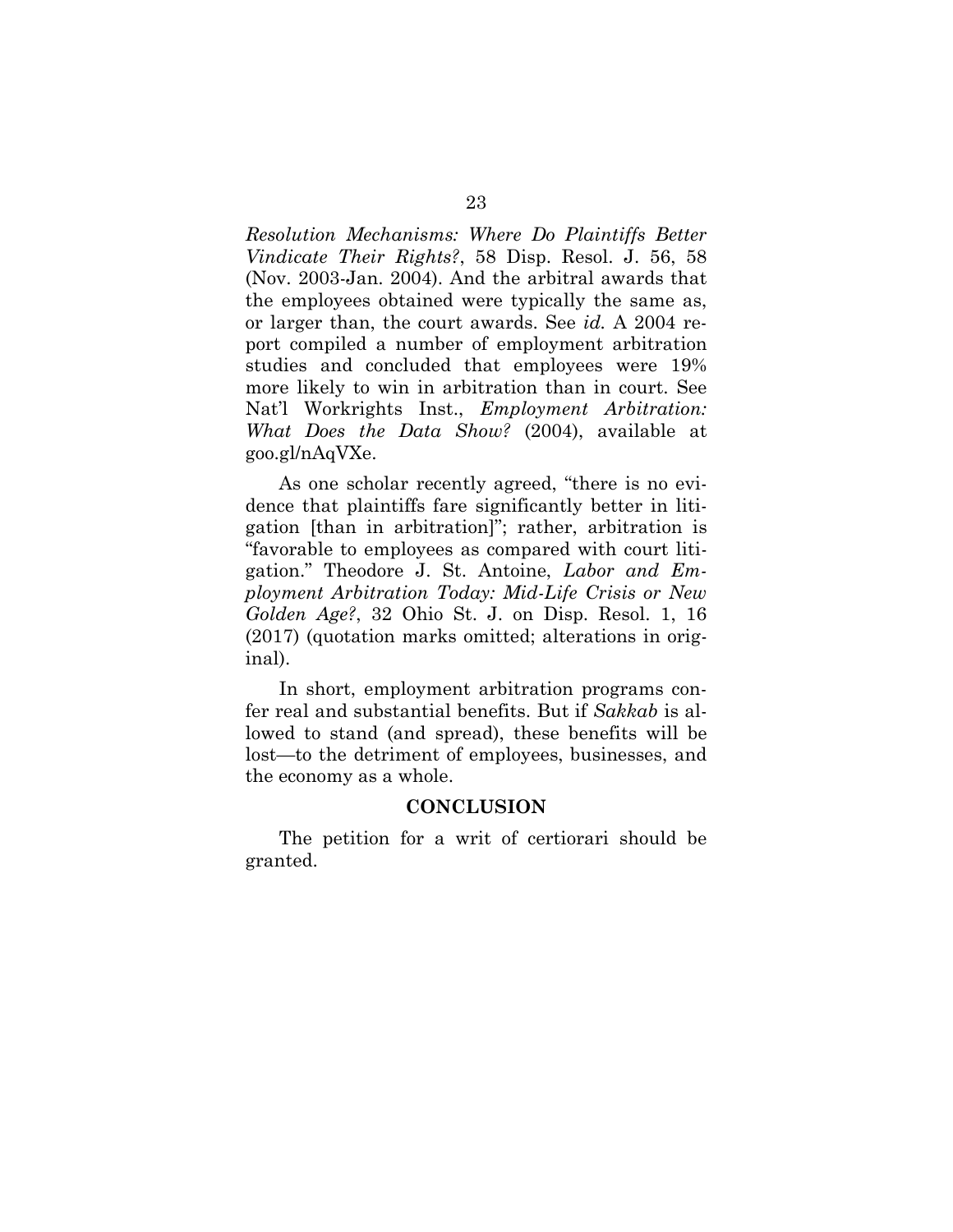Respectfully submitted.

WARREN POSTMAN JANET GALERIA *U.S. Chamber Litigation Center, Inc. 1615 H Street, NW Washington, D.C. 20062*

*Counsel for the Chamber of Commerce of the United States of America*

HEATHER WALLACE *California Chamber of Commerce 1215 K Street, Suite 1400 Sacramento, CA 95814*

*Counsel for the California Chamber of Commerce*

STEPHANIE MARTZ *National Retail Federation 1101 New York Ave, NW, Suite 1200 Washington, D.C. 20005*

*Counsel for the National Retail Federation*

ANDREW J. PINCUS *Counsel of Record* ARCHIS A. PARASHARAMI DANIEL E. JONES *Mayer Brown LLP 1999 K Street, NW Washington, DC 20006 (202) 263-3000 apincus@mayerbrown.com*

*Counsel for* Amici Curiae